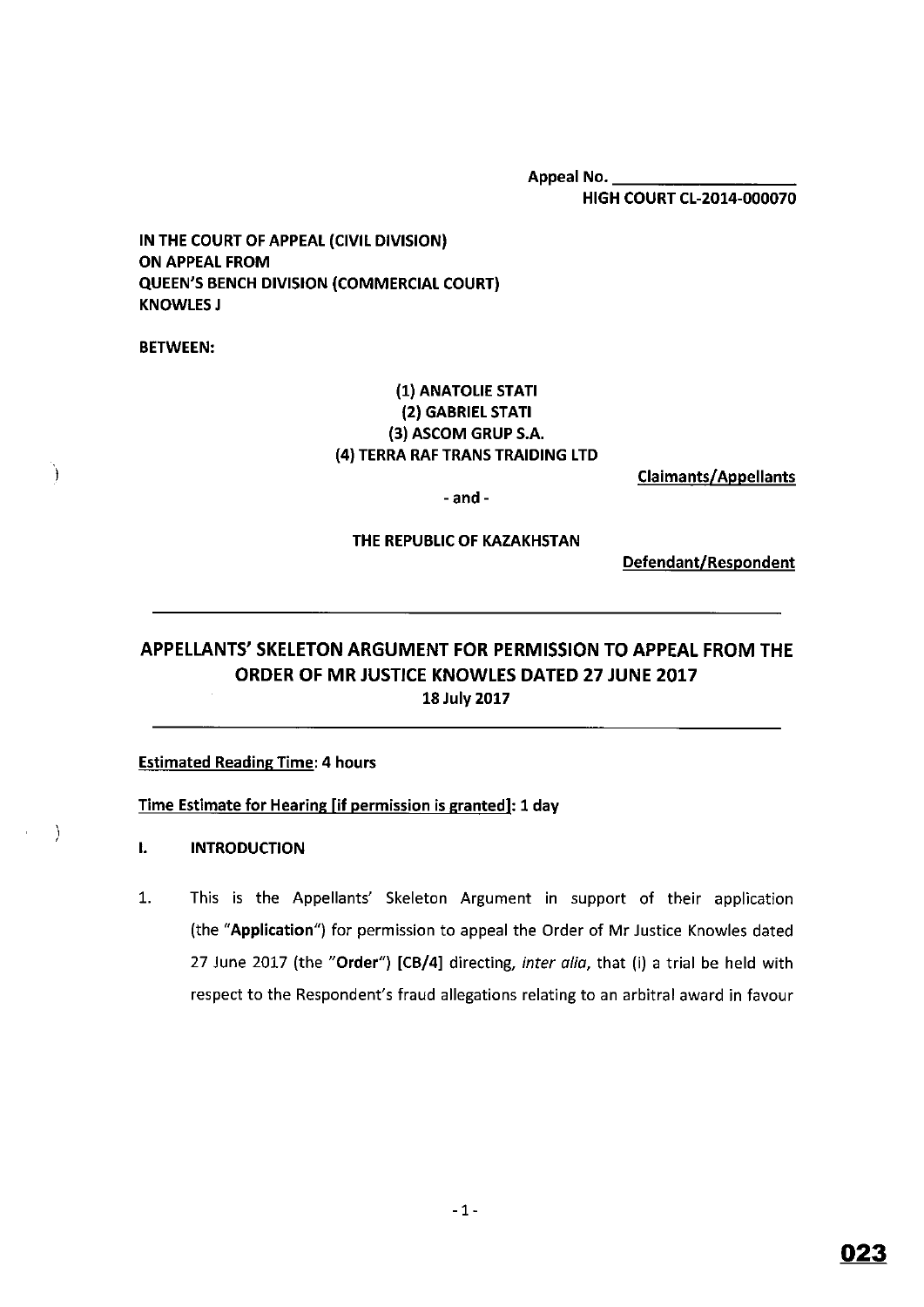of the Appellants, and that (ii) enforcement of the award should not take place without examination of the said fraud allegations at a trial. $<sup>1</sup>$ </sup>

- 2. Unless otherwise stated, defined terms and paragraph references in this Skeleton Argument have the meaning given to them in the Appellants' Grounds of Appeal **[CB/1],** which the Court is invited to read in conjunction with this Skeleton Argument.
- 3. The Court is also invited to read the following documents in addition to this Skeleton Argument and the Grounds of Appeal:
	- 3.1 Judgment of Mr Justice Knowles dated 6 June 2017 (the **"Judgment") [CB/5];**
	- 3.2 Certain excerpts from the Award dated 19 December 2013 (¶11085-1095 & '11'111693-1748) (the **"Award") [SB/1/228-231/'11'111085-1095] [SB/1/368- 382/'11'111693-1748];**
	- 3.3 Judgment of the Svea Court of Appeal dated 9 December 2016 (sections 3.1.1, 3.1.2.1, 3.2.1, 3.2.2.1, 5.1, 5.2.1, 5.3.1 and 5.5) **[SB/3];**
	- 3.4 First Witness Statement of Egishe Dzhazoyan dated 23 January 2017 **("Dzhazoyan 1"),** including Annex 1 **[SB/5];**
	- 3.5 First Witness Statement of Bo G.H. Nilsson dated 23 January 2017 **("Nilsson 1") [SB/6];**
	- 3.6 The Claimants' skeleton argument for the hearing before Mr Justice Knowles dated 1 February 2017 **[SB/7].**
- 4. The structure of this Skeleton Argument is as follows:

 $\big)$ 

 $\big)$ 

4.1 **Section** II contains a brief summary of the Appellants' case;

 $\mathbf{1}$ **The Appellants reserve their right to submit a further appeal skeleton argument (if permission to**  appeal is granted), as permitted by Practice Direction 52CPD.31(3).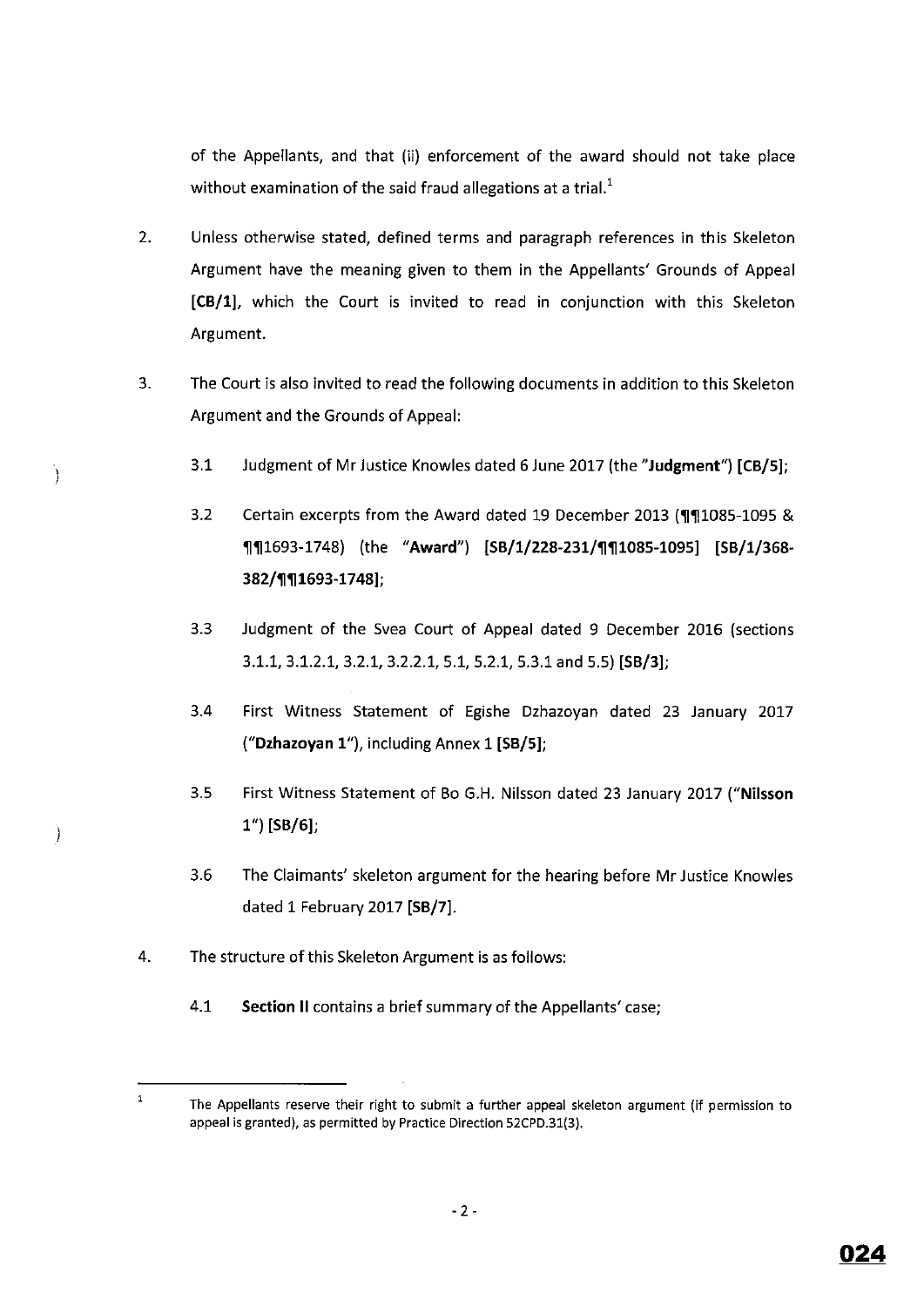- 4.2 **Section** Ill sets forth a brief summary of the factual background to the underlying dispute;
- 4.3 **Section IV** deals with the relevant procedural background to this Application;
- 4.4 **Section V** sets out the applicable legal test in relation to applications for permission to appeal and substantive appeals respectively;
- 4.5 **Sections VI-X** addresses each of the grounds of appeal relied on by the Appellants; and
- 4.6 **Section XI** contains a brief conclusion.

## **II. SUMMARY OF THE APPELLANTS' CASE**

I

 $\big)$ 

- 5. The Appellants' case may be summarised as follows:
	- 5.1 the Appellants are entitled to have the Award recognised and enforced in this jurisdiction in accordance with the New York Convention 1958, as implemented by the Arbitration Act 1996 (the **"Arbitration Act"),** and in line with the pro-enforcement policy embodied by both instruments;
	- 5.2 The Appellants' entitlement is ever more apparent given that they have already prevailed in hard fought and protracted set aside proceedings in the jurisdiction of the seat of the underlying arbitration (Sweden), where exactly the same allegations (and, crucially, the same evidence) which are now before the English Court have already been fully ventilated, and the subject of conclusive determinations, by the competent Swedish Court.
	- 5.3 In this case, the learned Judge erred, in that:
		- 5.3.1 Ground I: The learned Judge was dealing with what was analogous to a summary judgment application by the Appellants to enforce the Award, such that all key findings by the Judge were (or should have been) necessarily made on a *prima facie* basis only. But the Judge proceeded to make final findings of fact on key elements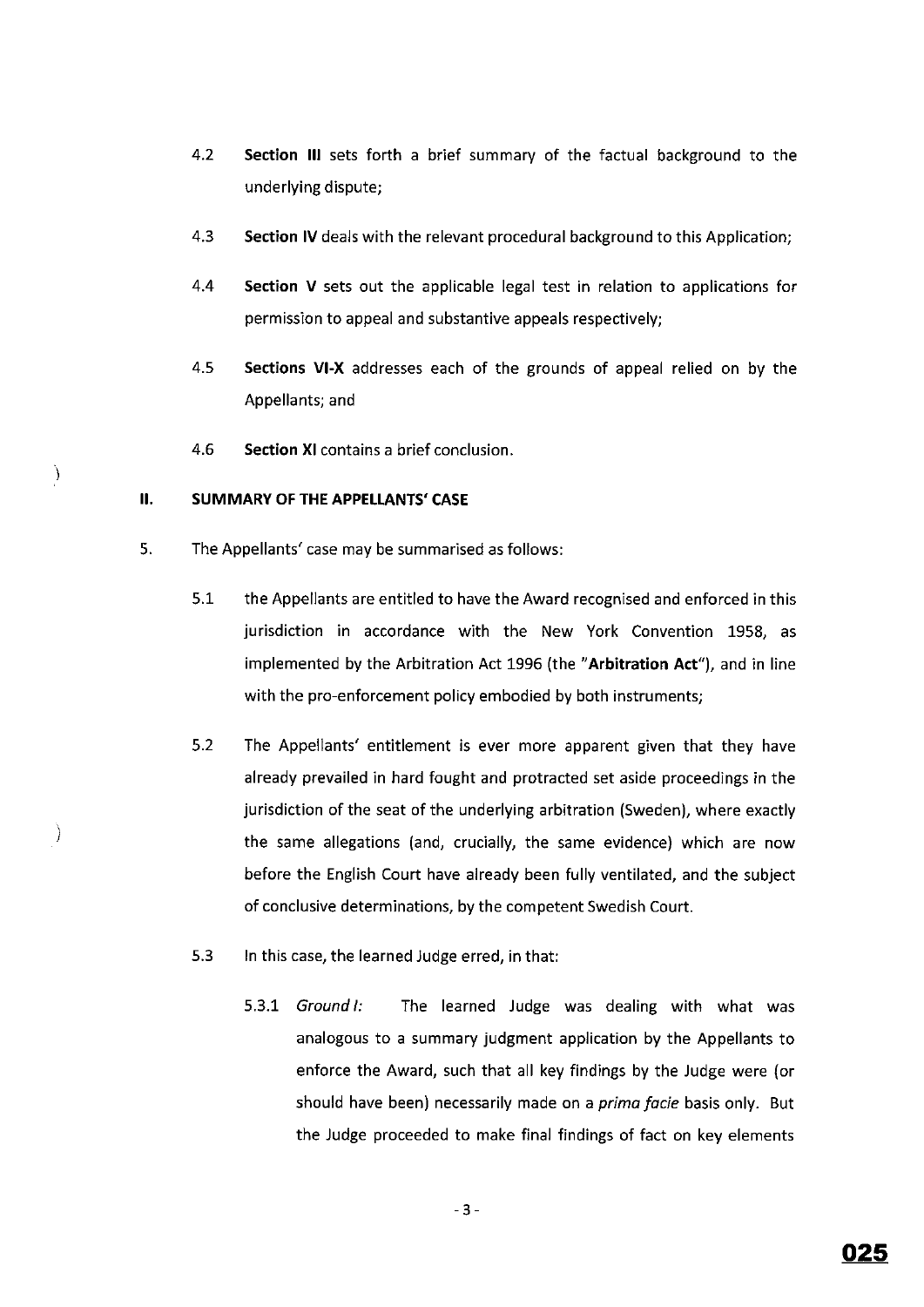without due regard to the evidence before the Court, and/or based upon evidence that has yet to be tested.

- 5.3.2 Ground II: The learned Judge wrongly acceded to the Respondent's application in circumstances where, *inter a/ia,* (i) the proceedings before the Swedish Court were exhaustive on all of the fraud allegations; (ii) the Swedish Court conclusively decided the fraud issue both in terms of direct and indirect causation (as explained in detail in paragraphs 36-47 below); (iii) there is no basis, as a matter of English law, to criticise or dissect the detailed reasoning of the Swedish Court; and (iv) it is common ground that the Swedish Court's decision is final and binding on the parties.
- 5.3.3 Ground III: In the alternative, all of the fraud allegations now advanced were available to the Respondent before the Swedish Court, and their pursuance before this Court now constitutes an abuse of process;
- 5.3.4 Ground IV: The learned Judge wrongly swept aside the doctrines of issue estoppel and abuse of process on the basis that the matter involves English public policy, when any ruling on public policy necessarily depends upon prior constituent findings that must themselves be subject to these doctrines;
- 5.3.5 Ground V: The learned Judge failed to identify, and make relevant findings with respect to, the actual fraud alleged.
- 6. In the circumstances and as will be elaborated further below, the Judge failed to pay due deference to the Swedish Court, being a competent foreign court, to make a proper evaluation of the alleged fraud, thus effectively exercising an extra-curial appeal against the foreign judgment.

)

 $\mathcal{E}$ 

7. Against this background and for the reasons set forth in the Grounds of Appeal, it is respectfully submitted that the Appellants ought to be given permission to proceed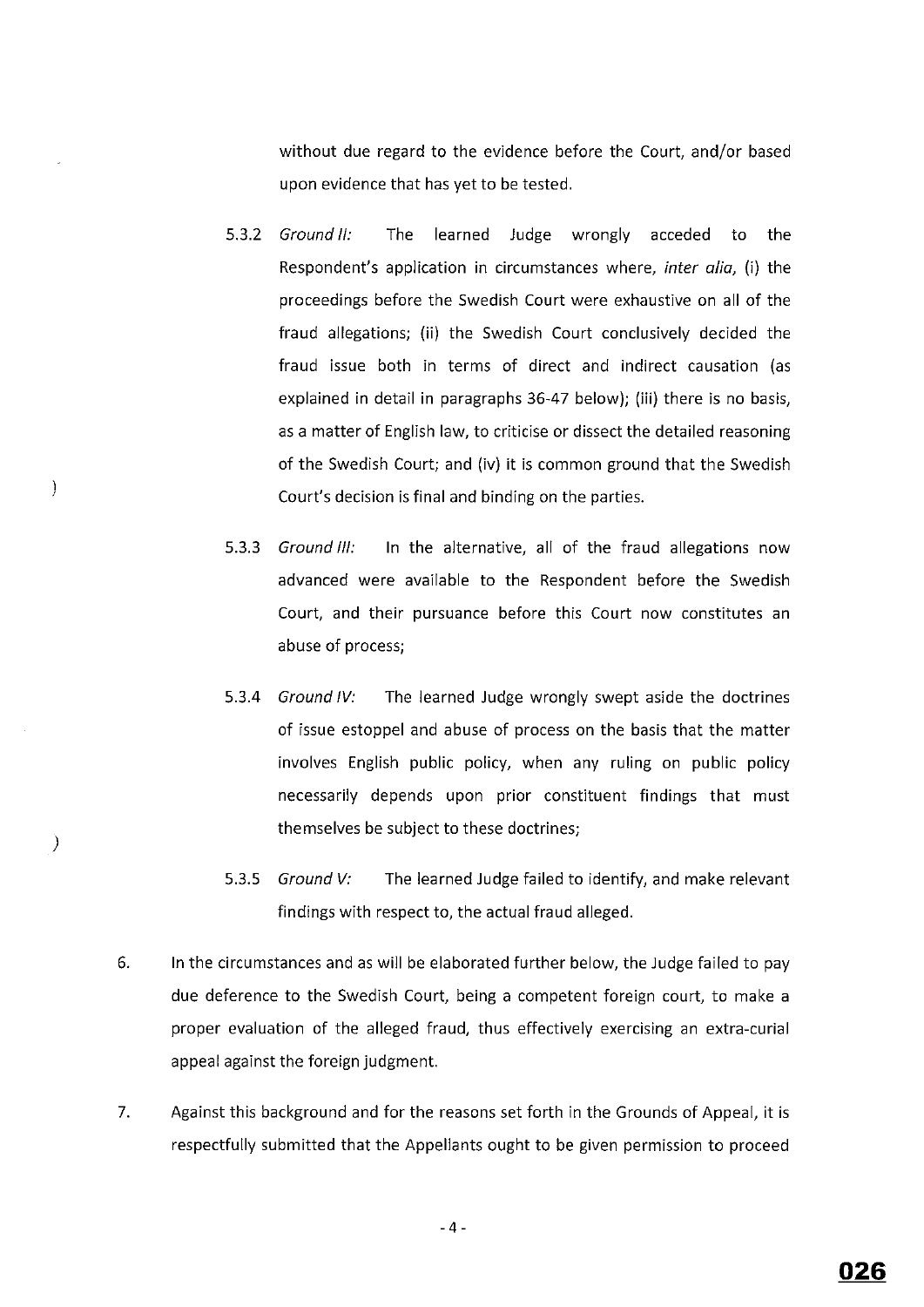with the enforcement of the Award in this jurisdiction (something which they have been trying to do since February 2014).

#### **Ill. FACTUAL BACKGROUND TO THE DISPUTE**

 $\left\{ \right\}$ 

 $\big)$ 

- 8. The parties' underlying dispute arose out of Kazakhstan's seizure of the Appellants' petroleum operations and nearly-completed liquefied petroleum gas plant **("LPG Plant")** in 2010.
- 9. The Claimants acquired two companies in 1999 that held idle licenses in the Borankol and Tolkyn fields in Kazakhstan. They invested hundreds of millions of dollars over the ensuing decade to turn the companies into successful exploration and production businesses.
- 10. In late 2008, after the businesses had become profitable, more than half a dozen government agencies carried out a number of unnecessary, onerous and tactical inspections and audits of the companies' businesses that resulted in false accusations of illegal conduct directed at the Appellants and their Kazakh companies, including a criminal prosecution of their general manager on false pretences, described by the Tribunal itself as a *"string of measures of a coordinated harassment by various institutions of Respondent*" (Award, 1086) [SB/1/228/11086].
- 11. The Appellants commenced international arbitration proceedings against the Respondent under the investor-State provisions of the Energy Charter Treaty (the **"ECT").** The arbitration was seated in Stockholm.
- 12. In the course of the arbitration, the Appellants were successful in proving that Kazakhstan's actions challenged the Appellants' title to their investments, subjected them to millions of dollars in unwarranted tax assessments and criminal penalties and ultimately led to the seizure of their investments by Kazakh authorities in July 2010 (Award, ¶1092) [SB/1/230/¶1092]. In the event, the Tribunal (comprising three pre-eminent arbitrators, namely Professor Karl-Heinz B6ckstiegel as chairman, and co-arbitrators David R. Haigh QC and Professor Sergei Lebedev respectively) concluded that the above mentioned measures by the Respondent *"must be*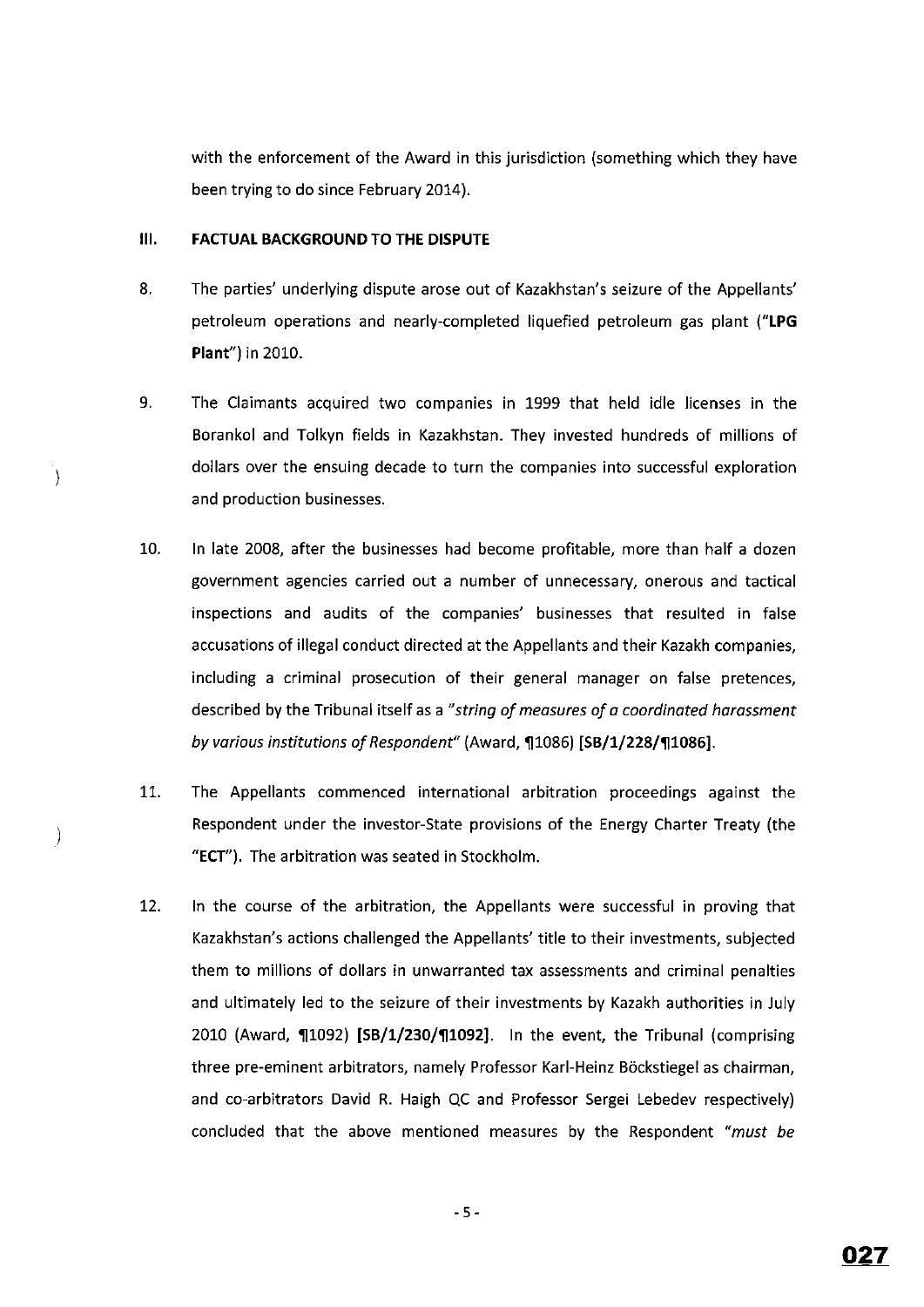*considered os a breach of the obligation to treat investors fairly and equitably, as required by Art. 10{1} ECT"* (Award, '111095) **(SB/1/231/'111095]** and awarded the Claimants damages accordingly.

13. By the Award, dated 19 December 2013, the Tribunal awarded the Appellants damages in excess of US\$ 500 million. The latter included the sum of US\$ 199 million with respect to the loss of the LPG Plant located near Borankol.

#### **IV. PROCEDURAL BACKGROUND TO THE APPLICATION**

)

 $\mathcal{Y}$ 

- 14. This can be stated briefly for present purposes, and the Court is respectfully referred to paragraphs 2-10 of the Grounds of Appeal for further detail [CB/1/10-13/¶¶2-**10].**
- 15. By an order dated 28 February 2014, Mr Justice Burton gave permission for the enforcement of the Award in this jurisdiction, pursuant to the New York Convention **[SB/2].**
- 16. The Respondent then applied on 7 April 2015 for that order to be set aside on a number of grounds, but not fraud. Very shortly prior to the hearing of that application on 27 August 2015, the Respondent applied to amend its application to add as a new ground that the Award had been procured by fraud. This allegation concerned one portion of the damages awarded (with respect to one LPG Plant), and evidence it said was newly obtained and could not have been obtained earlier (the **"Evidence").**
- 17. The Evidence addressed the construction costs of the LPG Plant and the involvement of an entity, Perkwood Investment Limited **("Perkwood"),** and a contract that it had entered into regarding the construction of the LPG Plant (the **"Perkwood Agreement").** The Respondent alleged that the involvement of Perkwood and other actions of the Appellants led to an inflation of the construction costs which were then relied upon in the making of an indicative offer by a third party for the purchase of the LPG Plant. This indicative offer was adopted by the Tribunal as the best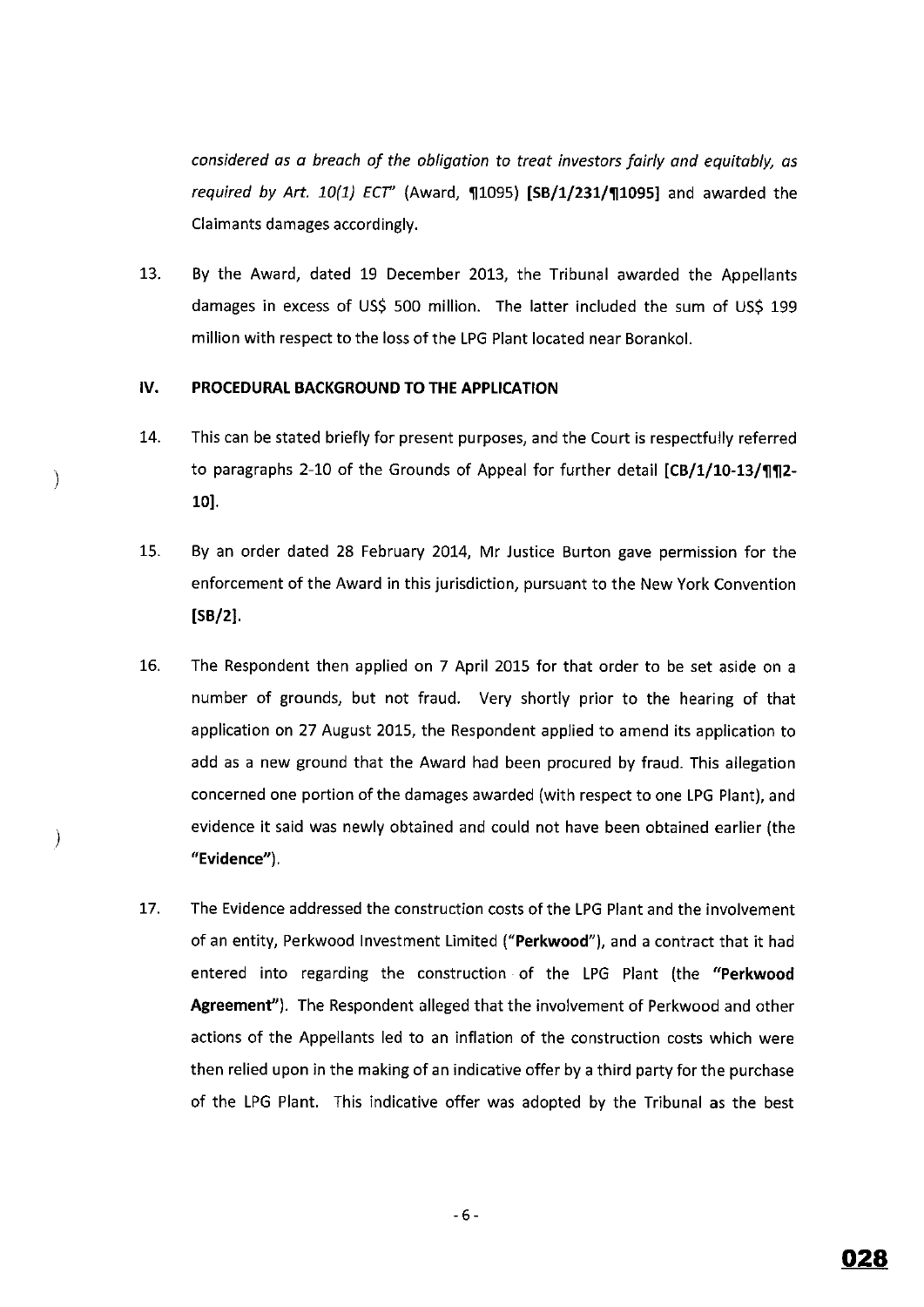evidence of the value of the LPG Plant (which comprised about 40% of the total quantum of damages awarded under the Award).

- 18. In March 2014, the Respondent commenced challenge proceedings against the Award at the seat in Sweden. This entailed, inter alia, the same allegations of fraud, and the same Evidence, as now deployed before the English Court. Given the pendency of these proceedings, the English proceedings were then stayed by Mr Justice Popplewell in September 2015. Subsequently, by a judgment dated 9 December 2016 (the **"Swedish Judgment"),** the Svea Court of Appeal (the **"Swedish Court"),** having the benefit of the Evidence, rejected all of the Respondent's challenges to the Award, including the fraud allegations **[SB/3].**
- 19. Following a 2-day hearing in February 2017 before Mr Justice Knowles, it was ordered that the Respondent have permission to amend its application to set aside the order of Mr Justice Burton and that there should be a trial in this jurisdiction of the Respondent's allegation that the Award, in so far as it related to the LPG Plant, had been procured by fraud.
- 20. The Appellants then applied to Mr Justice Knowles for permission to appeal his judgment, which permission was refused by the learned Judge on 27 June 2017 **(CB/6].**

## **V. APPLICABLE LEGAL TEST**

## **A. Permission to Appeal**

 $\big)$ 

 $\left( \right)$ 

21. The court has discretion, to be exercised in accordance with the overriding objective, to grant permission to appeal only where (a) the appeal appears to have a real prospect of success or (b) there is some other compelling reason why the appeal should be heard. $<sup>2</sup>$ </sup>

 $\overline{\mathbf{2}}$ CPR 52.3(6).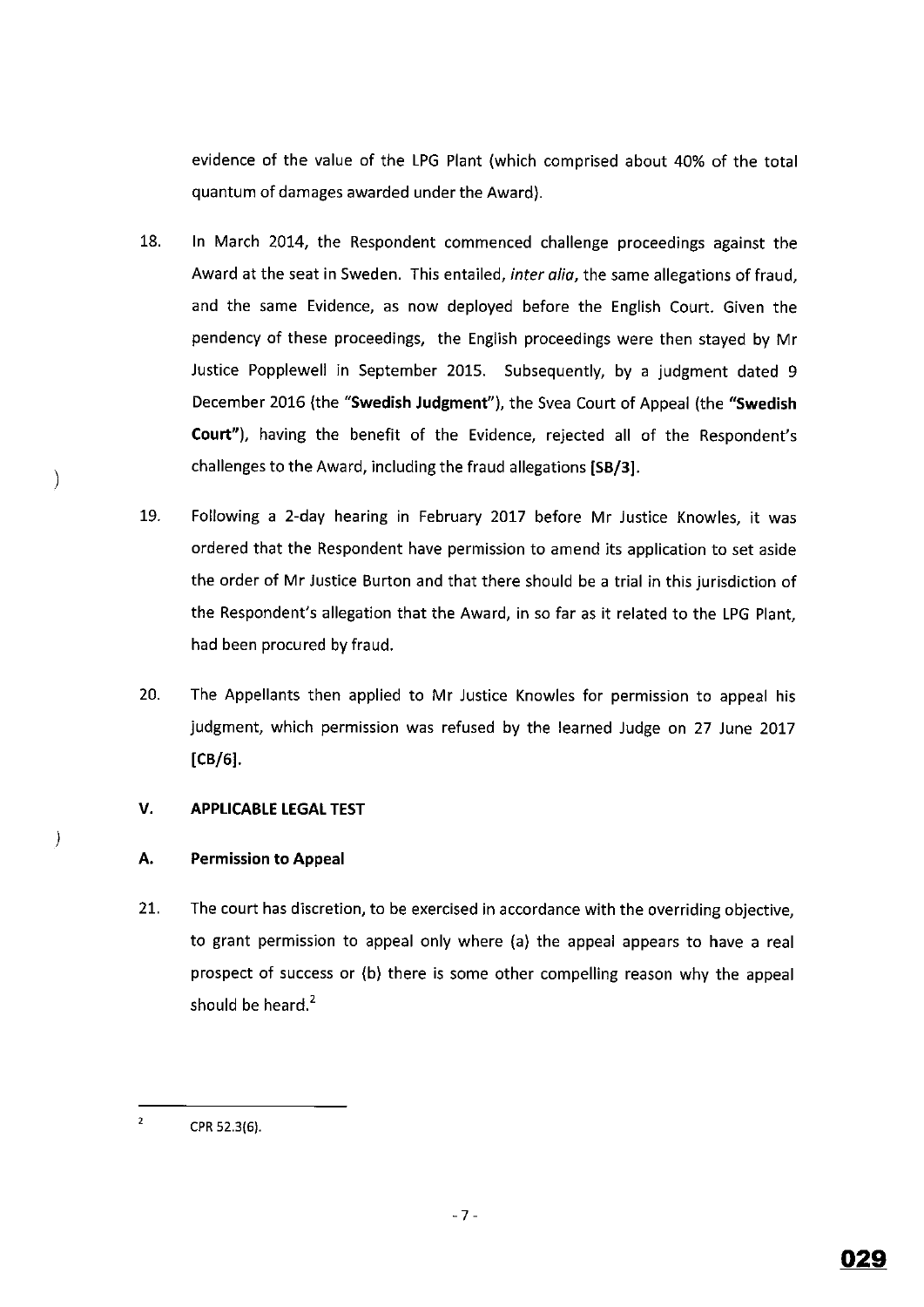- 22. It is uncontroversial that the first ground embodies the same test as that applicable to a summary judgment application, *i.e.* the court has to decide whether there is a *"realistic, as opposed to a fanciful, prospect of success".* <sup>3</sup>
- 23. The second alternative ground is generally acknowledged to be a valuable reserve power to permit certain appeals to proceed, even if it is not possible to say that there is a real prospect of success. This may arise, for example, where there is a public interest in the examination of a particular point.<sup>4</sup> The Appellants' primary position is that, for the reasons set forth in **Sections VI-X** below, they satisfy the first ground and there is accordingly no need to consider this second ground. In any event, the Appellants respectfully submit that they satisfy the second ground, given the matters discussed in paragraph 58 below, and the public interest in establishing clear guidance on the principles of finality of litigation, and comity, in the context of enforcement of arbitral awards under the New York Convention, particularly where allegations have already been determined, and the award has already been upheld, at the arbitral seat.

## **B. Substantive Appeal**

)

 $\mathcal{C}$ 

- 24. The general principle under CPR 52.21(3) is that an appeal will be allowed where the lower court's decision was either wrong or unjust because of a serious procedural or other irregularity in the lower court.
- 25. The former will be engaged where the court below has (a) erred in law, {b) erred in fact or {c) erred in the exercise of its discretion. There are important distinctions in the approach to be taken to these different kinds of error, in particular with respect to  $(b)$  and  $(c)$ :

25.1 With respect to findings of fact, the approach on appeal will depend on the

 $\overline{\mathbf{3}}$ Tanfern Ltd v Cameron-MacDonald [2000] 1 W.L.R. 1311 at **121 [LA-23].**  4

As the Court of Appeal held in Smith v Cosworth Casting Processes Ltd [1997] 1 W.L.R. 1538 **[LA-21]:**  *"[t]here can be many reasons for granting leave even if the court is not satisfied that the appeal has any prospect of success. For example, the issue may be one which the court considers should in the public interest be examined* **by** *this court ... ".*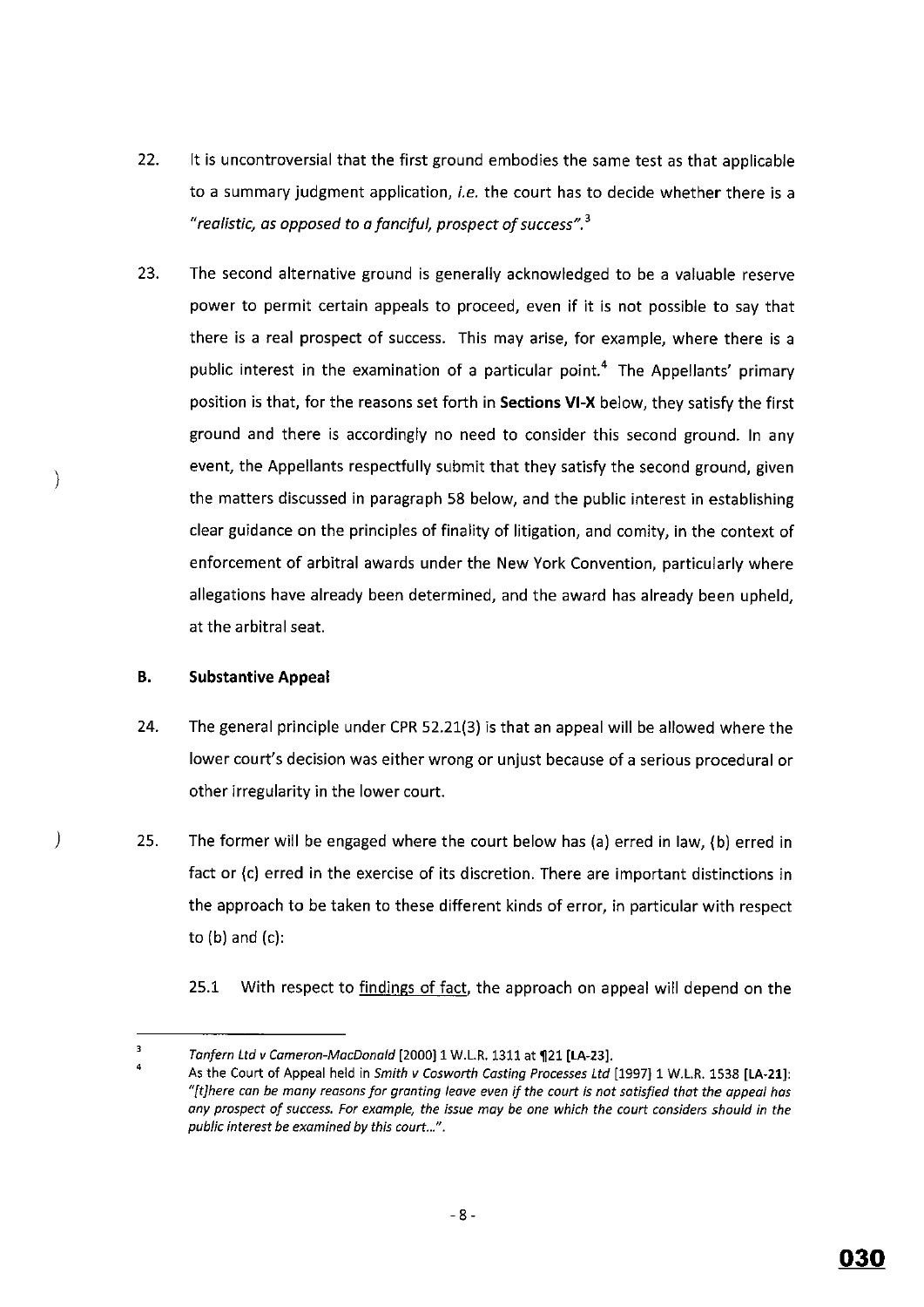degree of deference due to the findings of the court below which in turn depends on the nature and circumstances of the case. The greater the advantage of the judge at first instance  $(e.g.$  because he/she had the advantage of oral testimony) the more reluctant an appeal court will be to interfere with the judge's findings of  $fact.^5$  The Appellants respectfully submit that where, as here, Mr Justice Knowles had a series of witness statements and documents before him on what was essentially a summary judgment application to enforce a foreign arbitral award,<sup>6</sup> none of which was the subject of oral testimony or cross-examination, the appeal court is in as good a position as the learned Judge to evaluate the facts; $'$ 

- 25.2 With respect to questions of discretion, two well-known formulations for the applicable test are whether: (a) *"the judge of first instance has nat merely preferred an imperfect solution which is different from an alternative imperfect solution which the [appeal court] might or would hove adopted, but has exceed the generous ambit within which a reasonable disagreement is possible",8* or (b) *"the judge has either erred in principle in his approach or has left out of account or has taken into account some feature that he should, or should not, have considered, or that his decision was wholly wrong because the court is forced to the conclusion that he has not balanced the various factors fairly." <sup>9</sup>*
- ) 26. The remainder of this Skeleton Argument addresses the Appellants' five grounds of appeal in turn.

 $\overline{\mathbf{5}}$ Assicurazioni Generali SpA v Arab Insurance Group [2003] 1 W.L.R. 577 at ¶¶6-23 and ¶¶193-197 per Clarke and Ward LJJ [LA-2].

<sup>6</sup>  H J Heinz Co Ltd v EFL Inc [2010] 2 Lloyd's Rep 727 (Burton J) [LA-8].

<sup>7</sup>  Manning v Stylianou [2007] EWCA Civ 1655 per Waller LJ at 119 [LA-12].

<sup>8</sup>  Tanfern Ltd v Cameron MacDonald [2000] 1 WLR 1311 per Brooke LJ at ¶32 [LA-23].

<sup>9</sup>  Phonographic Performance Ltd v AEI Rediffusion Music Ltd [1999] 1 W.L.R. 1507 per Lord Woolf M.R. at 1523 [LA-18].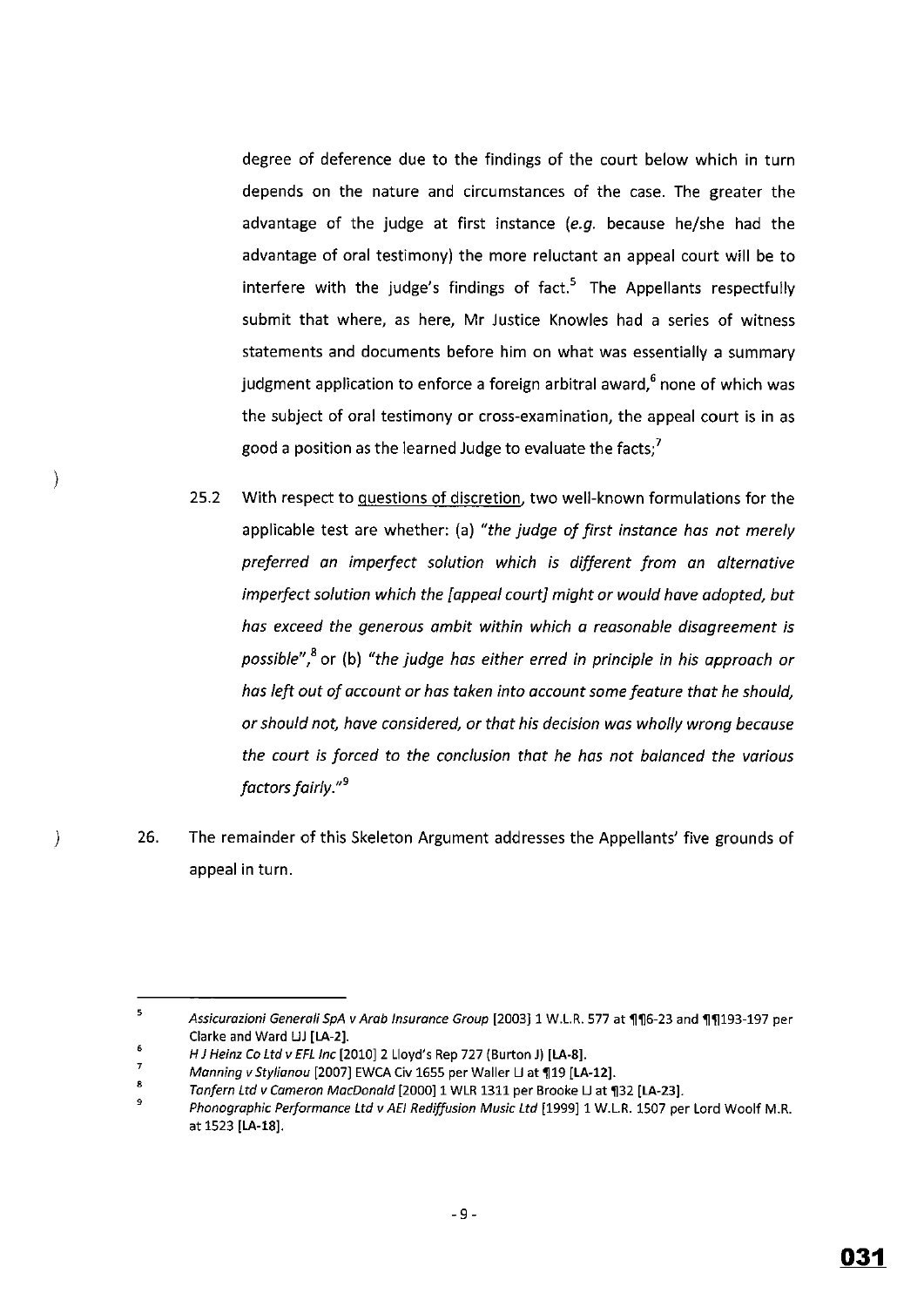## **VI, GROUND I**

 $\lambda$ 

 $\big)$ 

- 27. The Appellants repeat the points made at paragraphs 13-15 of the Grounds of Appeal **[CB/1/13-15/'11'1113-15].** The learned Judge's finding that the Respondent could not have discovered the Evidence prior to the Award (179) [CB/5/77/179] was wrong and procedurally unfair.
- 28. *Incorrect Approach:* The Court proceeded on the basis that because the case involved allegations of fraud, the onus *per se* was on the Appellants positively to prove that the Respondent did not and could not have discovered the alleged fraud: *"In the present case the Claimants,* if *dishonest, are not to escape* if *the right stone was not turned over by the State"* (¶73) [CB/5/76/¶73].
- 29. It is respectfully submitted that the Judge fell into error in this approach, in paying insufficient regard to the parallel principle of non-intervention in this context.
- 30. It is well-settled that the English Court should be slow to intervene where the policy of finality of awards is also engaged, given the danger of a re-hearing that might usurp the supervisory functions of the curial courts. This was made clear, notably, in *Westacre Investments Inc v Jugoimport-SDPR Ltd.*<sup>10</sup> In that case, it was asserted in English enforcement proceedings that a Swiss ICC award had been obtained by means of perjured evidence. Permission of the English court was sought for the introduction of evidence that the successful party's witness had been guilty of perjury in the underlying arbitration, in order to engage the public policy exception to enforcement in the New York's Convention.
- 31. At first instance, Colman J held that the English Courts should not hear fresh evidence at the enforcement stage to the effect that an award was procured by fraud unless:

*"the evidence was not available or reasonably obtainable either (a] at the time of the hearing of the arbitration; or {b] at such time as would* 

<sup>10</sup> 

Westacre Investments Inc v Jugoimport-SDPR Ltd [2000] QB 288 at 316-317 **[LA-25].**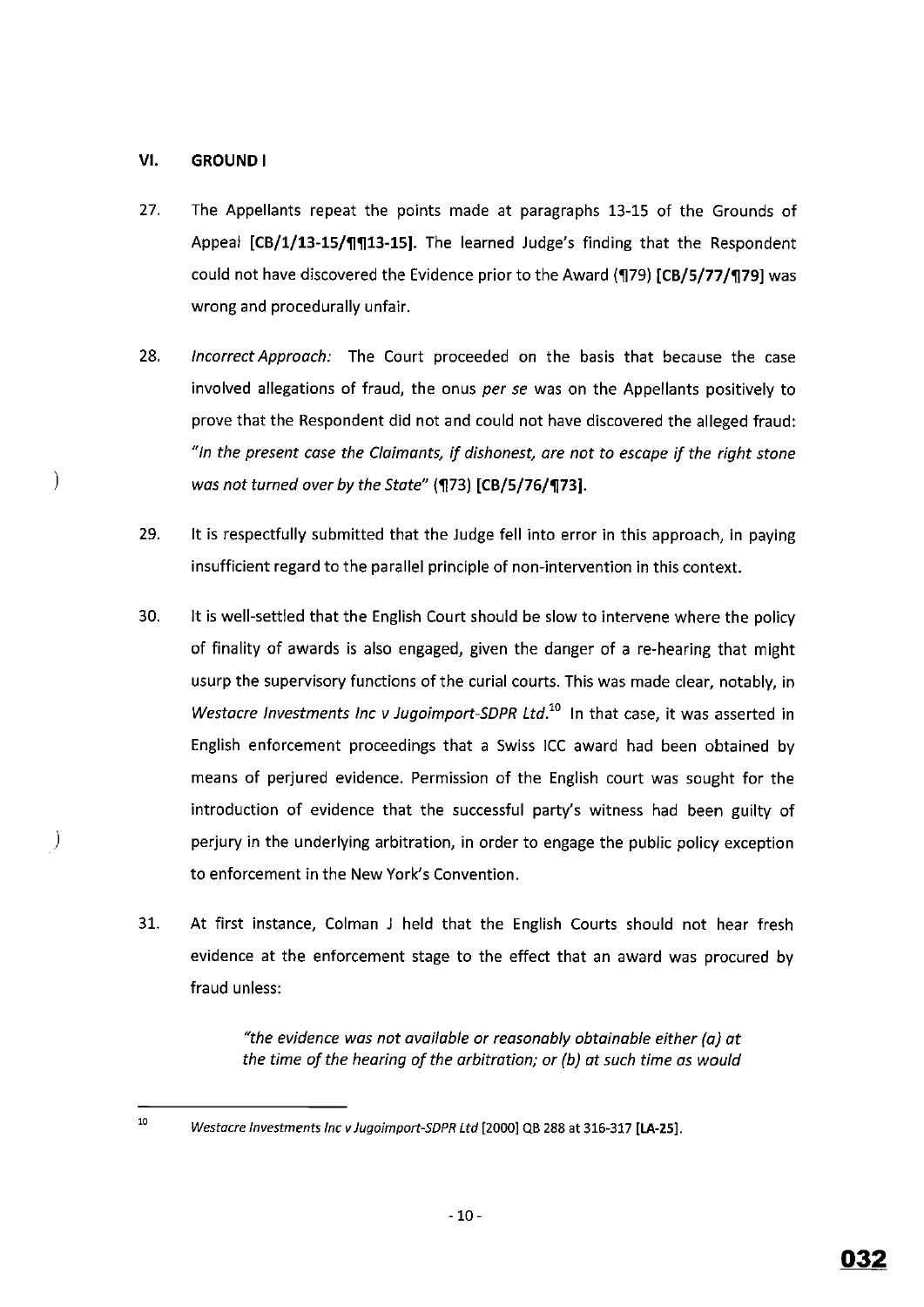*have enabled the party cancerned to have adduced it in the court of supervisory jurisdiction to support an application to reverse the arbitrators' award if such procedure were available. Where the additional evidence has already been deployed before the court of supervisory iurisdiction for the purpose of an application for the setting aside or remission of the award but the application has failed, the public policy of finality would normally require that the English courts should not permit that further evidence to be adduced at the stage of enforcement"11 (emphasis added).* 

- 32. In delivering one of the majority judgments in the Court of Appeal (which upheld Colman J's judgment), Mantell LI was concerned as to how an inquiry into the underlying facts by the court would work in practice (whilst questioning the approach taken by Waller LJ in *Soleimany v Soleimany*), <sup>12</sup> and considered that "... *the attempt to reopen the facts should be rebuffed." <sup>13</sup>*
- 33. In Nomihold Securities Inc v Mobile Telesystems Finance  $SA^{14}$  Burton J framed the issue in the following way:

*"I am satisfied that the question is whether, on the balance of probabilities (Rosseel at 628), the defendant has shown a real ground* 

)

J,

<sup>11</sup>  *Westacre Investments Inc v Jugoimport-SPDR Holding Co Limited* [1999] QB 740 at 784 **[LA-26].** 

<sup>12</sup>  *Soleimony v Soleimony* [1999] QB 785 **[LA-22].** In *Soleimany,* a father and son fell out after starting a **business together to smuggle 'carpets out of lran illegally. The two submitted their dispute to the Beth Din (domestic arbitration) in London. Under Jewish law, the illegal purpose of the contract had no effect on the rights of the parties, and an award was rendered accordingly. The Court of Appeal (overturning the judge at first instance) took a different approach to the tribunal and unanimously declined to make the order sought enforcing the award, with Waller U making** *obiter* **comments at**  pp. 10-11 *to* the effect that *"It may, however, also be in the public interest that this court should express some view on a point which has been fully argued and which is likely to arise again. In our view,. an enforcement judge, if there is prima facie evidence from one side that the award is based on an illegal contract,. should enquire further to some extent. ..* **.** *The judge has to decide whether it is proper to give full faith and credit to the arbitrator's award. Only if he decides at the preliminary stage that he should not take that course does he need to embark on a more elaborate enquiry into the issue of illegality."* **It is submitted that this statement goes too far in the light of the subsequent majority decision in** *Westacre.* 

<sup>13</sup>  [2000] QB 288 at 316-317 **[LA-25].** Importantly, Mantell U also noted at p. 317 that *"the seriousness of the alleged illegality"* (to which Waller U gave weight In *So/eimony)* was not *"a factor to be considered at the stage of deciding whether or not to mount a full-scale inquiry''.* **His Lordship went on to say that** *"It is something to be taken into account as part of the balancing exercise between the competing public policy considerations of finality and illegality which con only be performed in response to the second question, if it arises, namely, should the award be enforced?"* This approach was later followed by Steel Jin *R v V* [2009] 1 Lloyd's Rep 97 at [31] **[LA-19].** 

<sup>14</sup>  *Nomihold Securities Inc v Mobile Telesystems Finance SA* [2011] EWHC 2143 (Comm) at [71] [LA-15].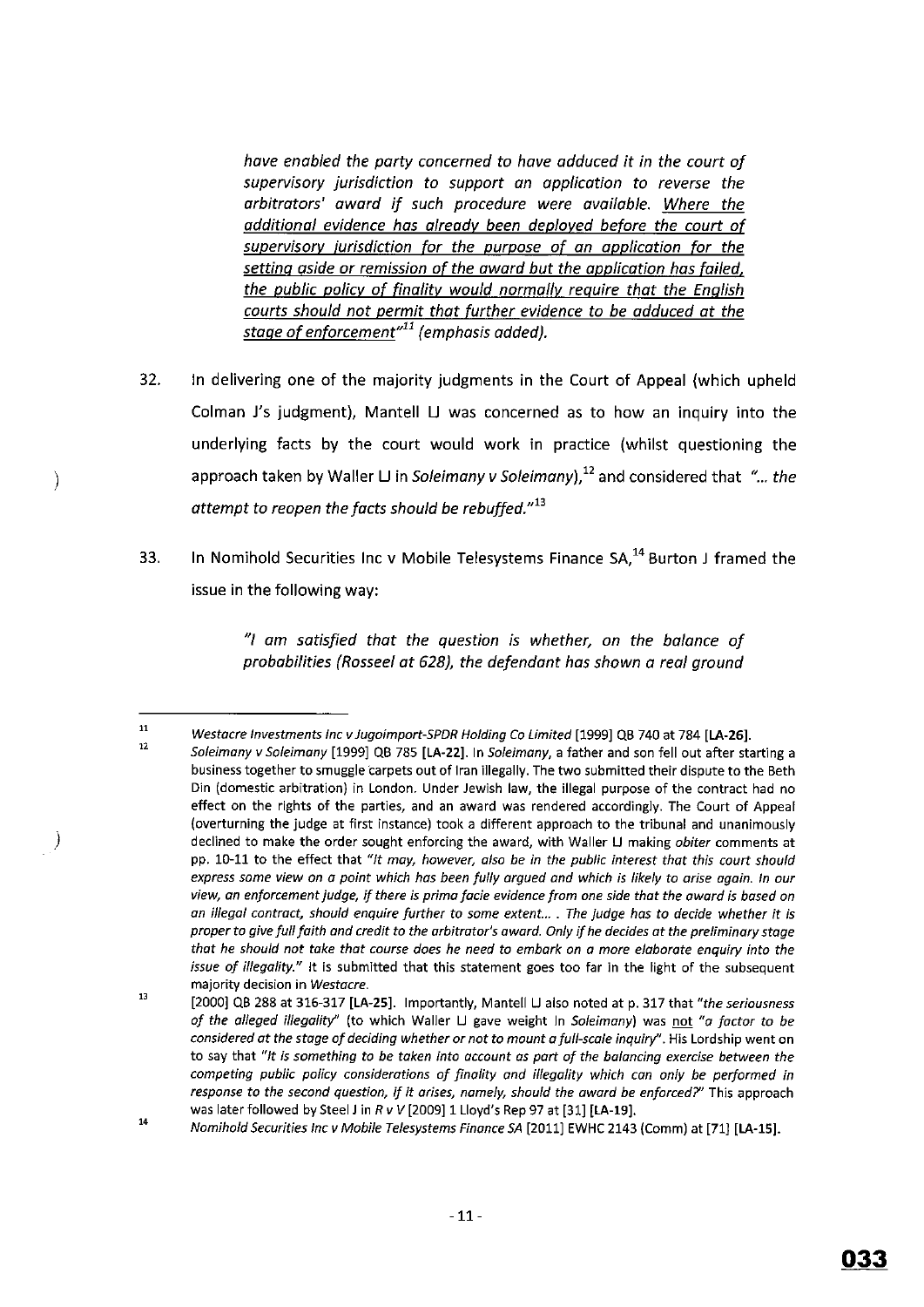*for challenging the validity of the award {Sovarex) by reference to cogent evidence (Double K), which passes the Ladd v Marshall test, such that I can either set aside the award {Double K) or refuse its enforcement, or order a full hearing of the issue or issues to be effected by oral evidence and disclosure as appropriate, and relying upon such fresh evidence. It is quite clear that it is not a matter to take liqhtlv, the possibility of rehearing issues which have been resolved bv a distinguished tribunal. after four hearings and legal representations and a plethora of documents and submissions. resulting in a final and binding decision" (emphasis added).* <sup>15</sup>

- 34. *Error of Fact:* For the reasons set out in paragraph 13 of the Grounds of Appeal, it is respectfully submitted that the learned Judge wrongly ignored and/or failed to give sufficient weight to evidence from the underlying arbitration that demonstrates that the Respondent was aware and/or should have been aware on the basis of reasonable diligence of the matters upon which it now relies. This evidence was summarised in paragraphs 51-52 of the Appellants' skeleton argument for the hearing before Mr Justice Knowles [SB/7/712-718/¶¶51-52], which are reproduced in **Annex** I to this Skeleton Argument.
- 35. *Lack of Due Process:* Further or alternatively, for the reasons set out in paragraphs 14-15 of the Grounds of Appeal **[CB/1/15/'!1'1114-15],** the learned Judge's findings of fact in this regard are procedurally irregular and unfair.

## **VII. GROUND II**

J

 $\big)$ 

36. The Appellants repeat the points made at paragraphs 16-19 of the Grounds of Appeal [CB/1/15-18/''] 16-19], namely that the Judge fell into a serious error when finding that no court had decided the question of whether there had been a fraud

<sup>15</sup>**This statement of the principle was echoed by Ramsey J in Honeywell International Middle East Ltd v**  Meydan Group LLC [2014] 2 Lloyd's Rep. 133 at [71] **[LA-9]:** "Given the limited grounds upon which the *court may refuse to enforce a New York Convention award then, in applying the principles relevant to summary judgment and striking out, the court needs to assess what is put before* **it** *with a critical eye. In particular where a party has not raised a matter which they could have raised before the arbitra/ tribunal or where they have taken inconsistent positions to those they now urge upon the court, the court should not lightly accede to a submission that the matter needs to be determined at a trial where the underlying reason is often to cause further delay and costs in the hope that something may turn up either to strengthen an existing ground or to establish a new ground"* **(emphasis added).**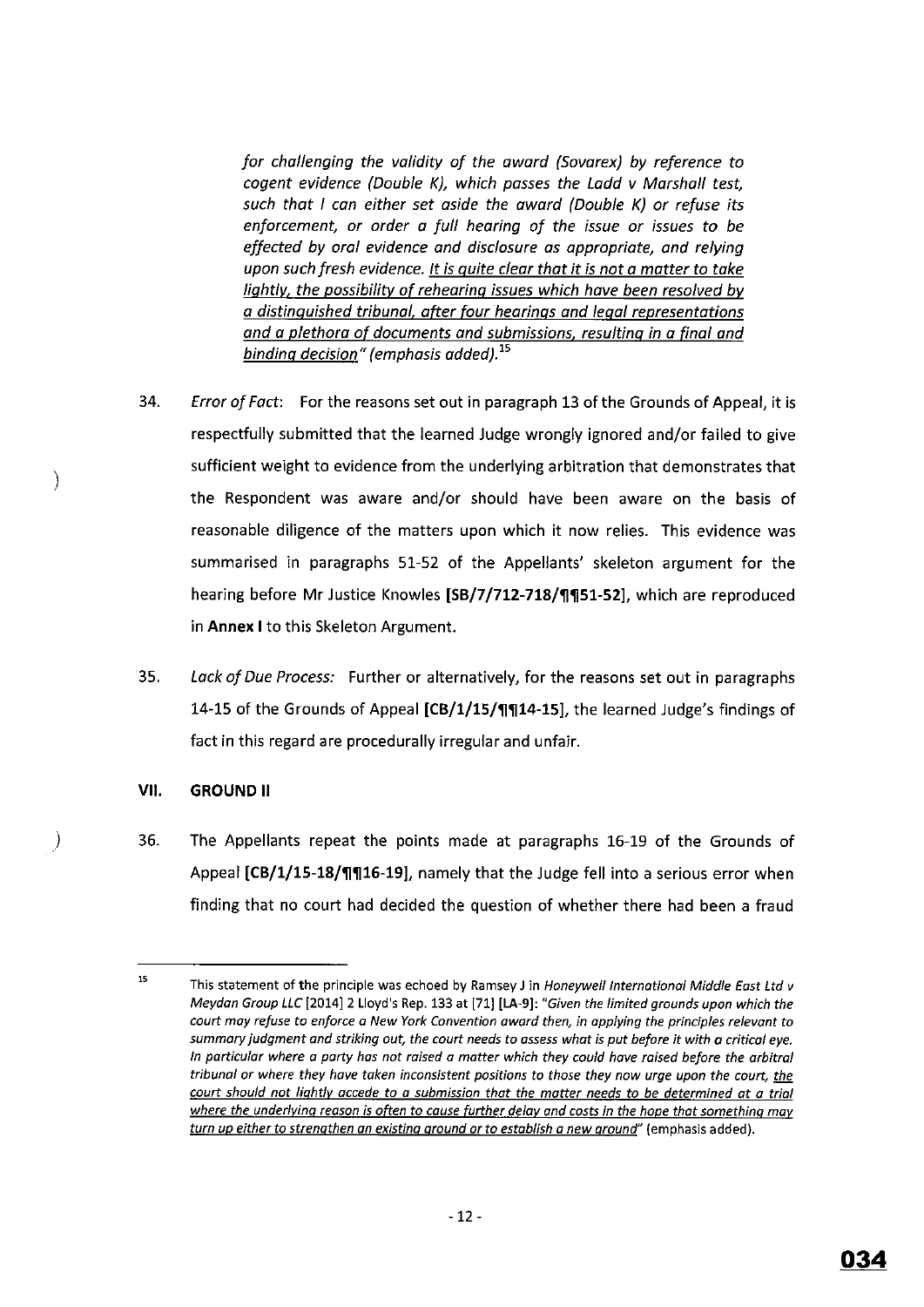with an "indirect" causative effect **('11'1158,** 80) **[CB/5/72/'1158) [CB/5/77/'1180),** and therefore that there can be no estoppel in this jurisdiction.

37. With respect to the learned Judge, his analysis of the contents of the Swedish Judgment was simply incorrect. In Section 5.3.1 of the Swedish Judgment, the Swedish Court held as follows **[SB/3/530-532/§5.3.1):** 

> *"In the Court of Appeal's opinion, it is also not obvious that this evidence, through indirect influence on the arbitration tribunal, was decisive for the outcome of the case"* (emphasis added)

38. This error in analysis was compounded by the fact that Judge misquoted this passage in the relevant portion of his Judgment (160) [CB/5/74/160], by excluding the word *"also"* - which makes it clear that the Swedish Court conclusively decided both the direct and indirect decisive impact points.<sup>16</sup>

 $\rightarrow$ 

-)

- 39. Further or alternatively, for the reasons set out in paragraph 17.3 of the Grounds of Appeal, in circumstances where the learned Judge found that the Swedish Court had concluded that the Indicative Bid was not false evidence **('1166) [CB/5/74-75/'1166],** his finding that there had been no relevant determination on the fraud allegation was not open to him.
- 40. *Finality:* It is submitted that the fraud allegation *"was made, entertained and rejected"* by the competent foreign court *(per* Mantell U in *Westacre),* and so any factual inquiry should necessarily stop there.
- 41. *Issue Estoppel:* Further, the finding in question by the Swedish Court gives rise to an issue estoppel as a matter of English law.

<sup>16</sup>  As the Judge noted in ¶56 of the Judgment, the parties presented two different translations of the **Swedish Judgment which are not materially different (in the event, the Judge proceeded to take the translation offered by the Defendant as that was referred to most often). For the sake of completeness, the relevant passage of Section 5.3.1 of the Swedish Judgment in the Claimants' translation reads as follows:** *"Neither is it obvious, according to the Court, that this [fraud related] evidence, through an indirect influence on the tribunal, was of decisive importance for the outcome of the case"* (emphasis added) **[SB/3/530-532/§5.3.1].**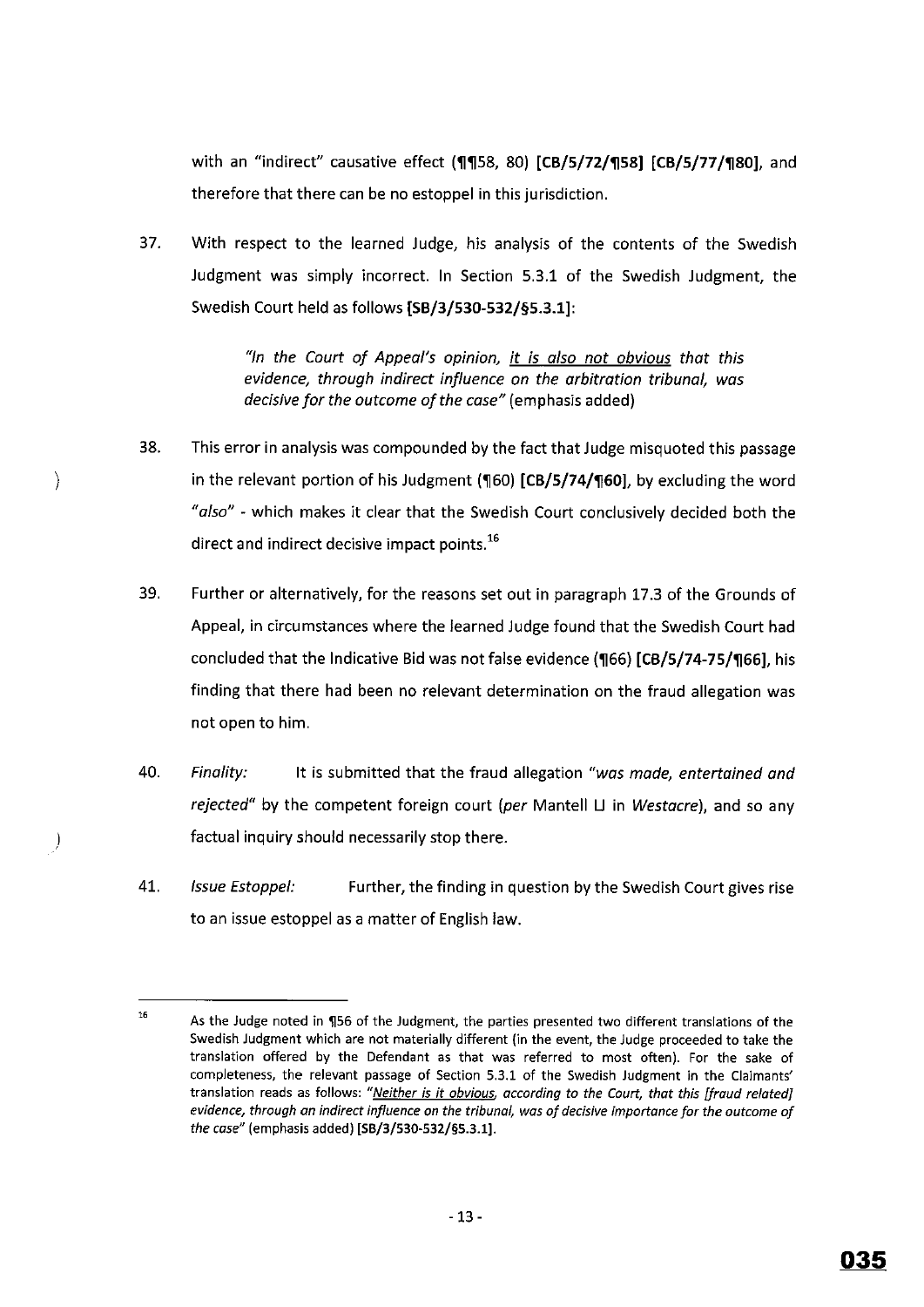- 42. Issue estoppel can arise in the context of enforcement of foreign arbitral awards.<sup>17</sup>
- 43. Where a challenge to an arbitral award for fraud has been rejected at the seat, this may also result in issue estoppel. As recognised by the Court of Appeal in the *Westacre* case: *"It is clear that if an application is made to the local court and fails*  [i.e. to set aside an award because it was procured by fraud] *the result may be an*  estoppel as per House of Spring Gardens v Waite" (emphasis added).<sup>18</sup>
- 44. As for the operation of issue estoppel with respect to foreign judgments, this was helpfully summarised by Clarke LJ in *The "Good Challenger"* <sup>19</sup>as follows:
	- 44.1 It is irrelevant that the English court may form the view that the decision of the foreign court was wrong either on the facts or as a matter of English law.
	- 44.2 The courts must be cautious before concluding that the foreign court made a clear decision on the relevant issue because the procedures of the court may be different and it may not be easy to determine the precise identity of the issues being determined.
	- 44.3 The decision of the court must be necessary for its decision.

J,

 $\big)$ 

- 44.4 The application of the principles of issue estoppel is subject to the overriding consideration that it must work justice and not injustice.
- 45. It is respectfully submitted that the learned Judge fell into error and/or failed properly to exercise his discretion by failing to apply the above criteria in their entirety to the facts of the present case. This is perhaps best illustrated in **1165-66** of the Judgment **[CB/5/74-75/'11'1165-66]** where the Judge appears to be criticising

<sup>17</sup>  Diag Human SE v Czech Republic [2014] 2 Lloyd's Rep. 283 at [58]-[62] (Eder J) **[LA-4].** 

<sup>18</sup>  [2000] QB 288 per Waller U at 309H **[LA-25].** In House of Spring Gardens Ltd v. Waite and Others [1991] 1 QB 241 [LA-10], fraud allegations that had been ventilated at first instance and on appeal in **a foreign (Irish) court were considered to amount to issue estoppel and/or an abuse when brought in this jurisdiction. Notably, the judgment in** *House of Spring Gardens* **was not referred to once in the Judgment, despite featuring heavily in the Appellants' skeleton argument.** 

<sup>19</sup>  Good Challenger Navegonte SA v Meta/Exportlmport SA (The "Good Challenger'') [2004] 1 Lloyd's Rep. 67 at [54] **[LA-7].**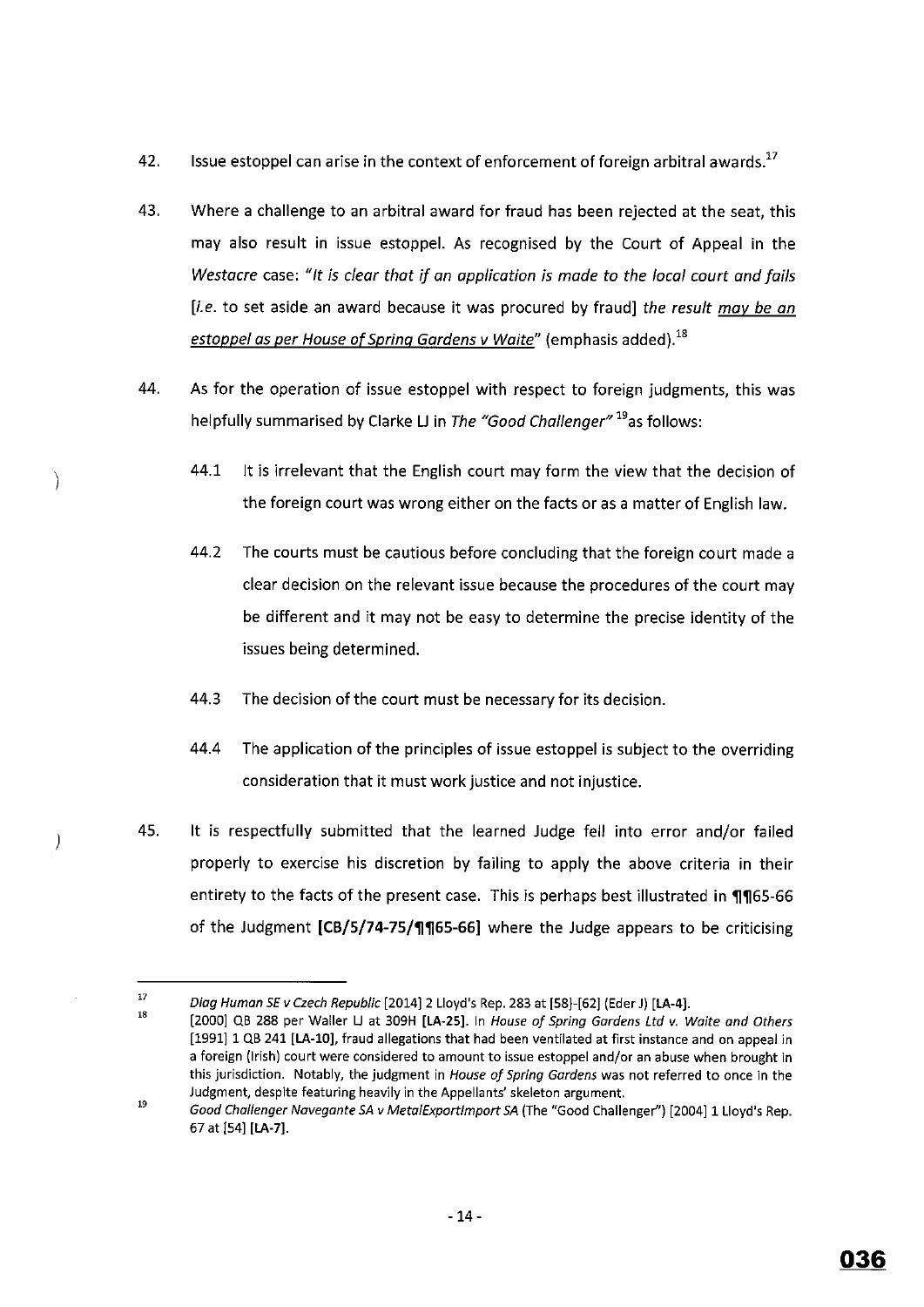the Swedish Court's evaluation of certain aspects of the case, namely (i) the disclosure procedure in the international arbitration context, and (ii) the false nature of the Indicative Bid. Leaving to one side for the moment the fact that the Swedish Court made its evaluations (as it was perfectly entitled to) in its capacity as the supervisory court and as a matter of curial (Swedish) law, the Judge's findings are inconsistent with the cautionary approach urged by the authorities as to importing rules of English civil procedure into a foreign legal proceeding.<sup>20</sup>

- 46. Further, the Judge failed to take into account that it was the Respondent itself who made a free and unconstrained election to raise the fraud issue and have it resolved before the Swedish Court as the supervisory court. It should not be now allowed simply to walk away from the judgment of the court it chose. Neither is there any suggestion that the Swedish Court was not impartial or has treated the Respondent unfairly in relation to its ability to adduce (and make submissions on) the fraud evidence.<sup>21</sup>
- 47. In the light of the above, the learned Judge should have found that (i) the Swedish Court did decide that there was no causative impact (whether direct or indirect) between the alleged fraud and the outcome of the arbitration; and (ii) that the Swedish Judgment therefore gave rise to issue estoppel such that the Respondent was not entitled to re-litigate the fraud issue before the English Court.<sup>22</sup> Instead, the

)

 $\lambda$ 

<sup>20</sup>  As noted by Flaux Jin *Chantiers De L'Atlantique S.A. v Gaztransport* & *Technigaz S.A.S* [2011] EWHC 3383 (Comm) at [213] **[LA-3]:** *"Before considering the history of document requests and responses in the arbitration~ it is important to have in mind that the ICC arbitration in this case was conducted in accordance with civil law arbitration procedure. In particular the rules for disclosure of documents were based on the /BA Rules. There was no duty to disclose relevant documents, akin to CPR Part 31, such as would be the case with London arbitration, conducted in accordance with English procedure. In these circumstances, the court must be careful not to import into its assessment of GTT's conduct and the serious allegations of concealment made by CAT English law concepts of the duty of disclosure***<sup>11</sup>** *(emphasis* **added). There are evident parallels with the present case, where the underlying**  arbitration was also conducted under civil law arbitration rules (the SCC Arbitration Rules) and in accordance with the IBA Rules on document production (Award, 11147&132 [SB/1/29-31/1147] **[SB/1/60/'1]132]).** 

<sup>21</sup>  22 These were among the factors considered by the Court of Appeal in the *Westacre* case [2000] QB 288 per Waller LJ at 309 [LA-25].

**This was the main theme in Mantel U's speech in** *Westacre: "It is of crucial importance to evaluate both the ma;ority decision in the arbitration and the ruling of the Swiss Federal Tribunal, Swiss Law being both the proper law of the contract and the curial law of the arbitration and Switzerland, like*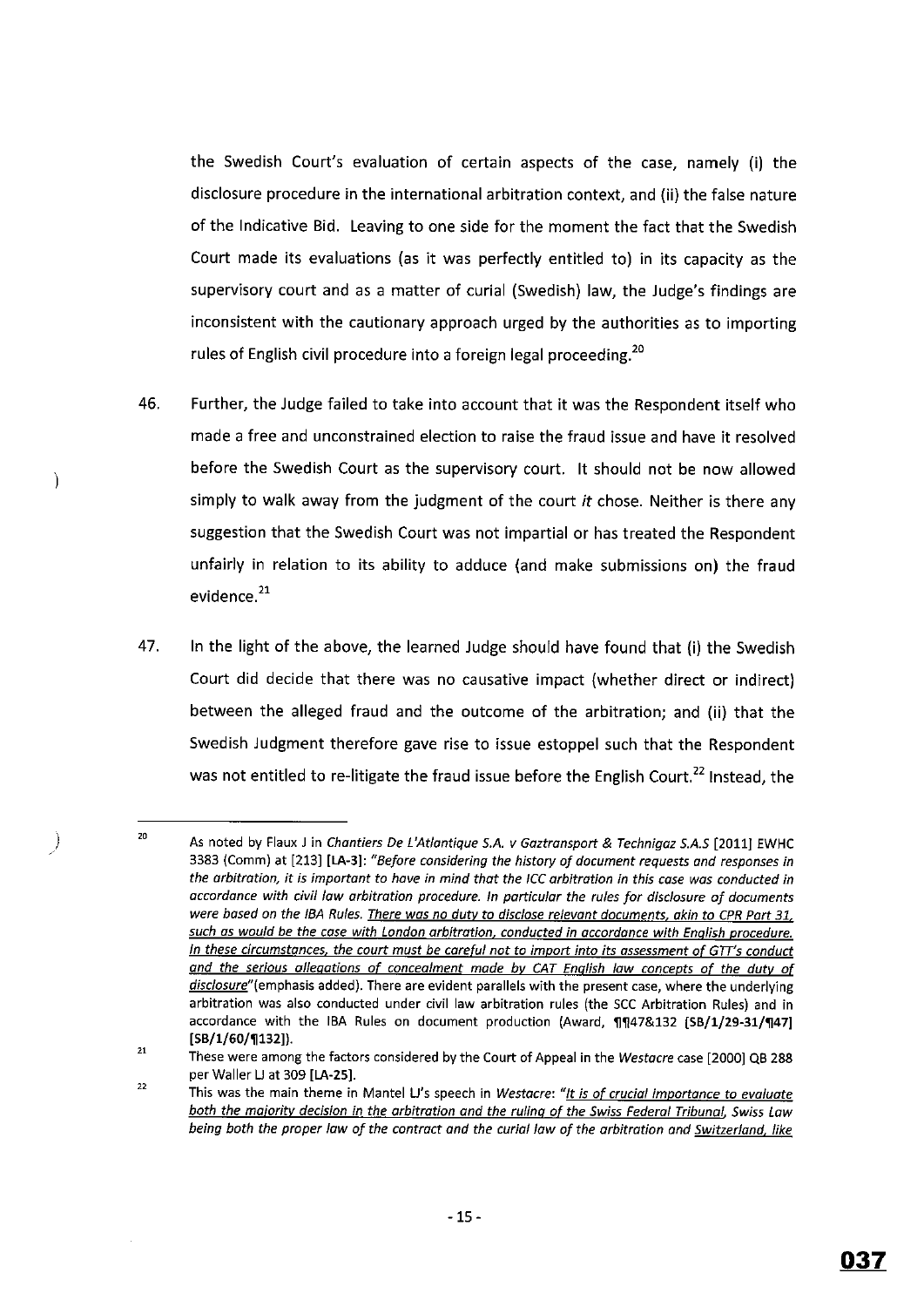erroneous findings made by the learned Judge caused him (wrongly) to distinguish Colman J's judgment in *Minmetals Germany GmbH v Ferco Steel Ltd*<sup>23</sup> (¶89) **[CB/5/78-79/'1189]** because of the perceived *"limits"* on the powers of the Swedish Court. Given Section 5.3.1 of the Swedish Judgment, it is respectfully submitted that the Swedish Court never considered itself to be constrained with respect to its powers in the manner described by the Judge.

## **VIII. GROUND Ill**

)

*)* 

- 48. The Appellants repeat the points made at paragraphs 20-21 of the Grounds of Appeal [CB/1/18-19/**1120-21].** In particular, the detail and extent of the Swedish challenge process is to be emphasised here.
- 49. The learned Judge was wrong to determine, summarily, that the Respondent's pursuit of its fraud allegations in this jurisdiction was not an abuse of process *''for the same reasons"* as the dismissal of the Appellants' estoppel argument **{'1190) [CB/5/79/'1190].**
- 50. Further, the learned Judge did not engage in any analysis of the authorities on abuse of process. As a matter of English law, this principle is a flexible one.<sup>24</sup> the difference with issue estoppel being that the latter is part of the traditional *res judicata*  doctrine which *"is a rule of substantive Jaw, while abuse of process is a concept*  which informs the exercise of the court's procedural powers".<sup>25</sup> Importantly for present purposes, the two principles are said to share *"the common underlying*

25 Johnson v Gore Wood [2002] 2 A.C. 1 at 332G-333C per Lord Bingham **[LA-11].** 

*the United Kingdom, being a party to the New York Convention. From the award itself it is clear that bribery was a central issue. Had it not been rejected the claim would have failed, Swiss and English public policy being indistinguishable in this respect. Authority apart, in those circumstances and without fresh evidence I would have thought that there could be no justification for refusing to enforce*  the award" (emphasis added) [2000] QB 288 at 316 **[LA-25].** 

<sup>23</sup>  24 Minmetals Germany GmbH v Ferco Steel Ltd [1999] 1 All ER (Comm) 315 at 331 **[LA-13].** Notably, the **example mentioned by Colman J in that case, namely** *"obvious and serious disregard for basic principles of justice by the arbitrators"* **is nowhere near the alleged shortcoming of the Swedish**  Judgment.

Virgin Atlantic Airways Ltd v Zodiac Seats UK Ltd [2014] A.C. 160 per Lord Sumption at [25] **[LA-24].**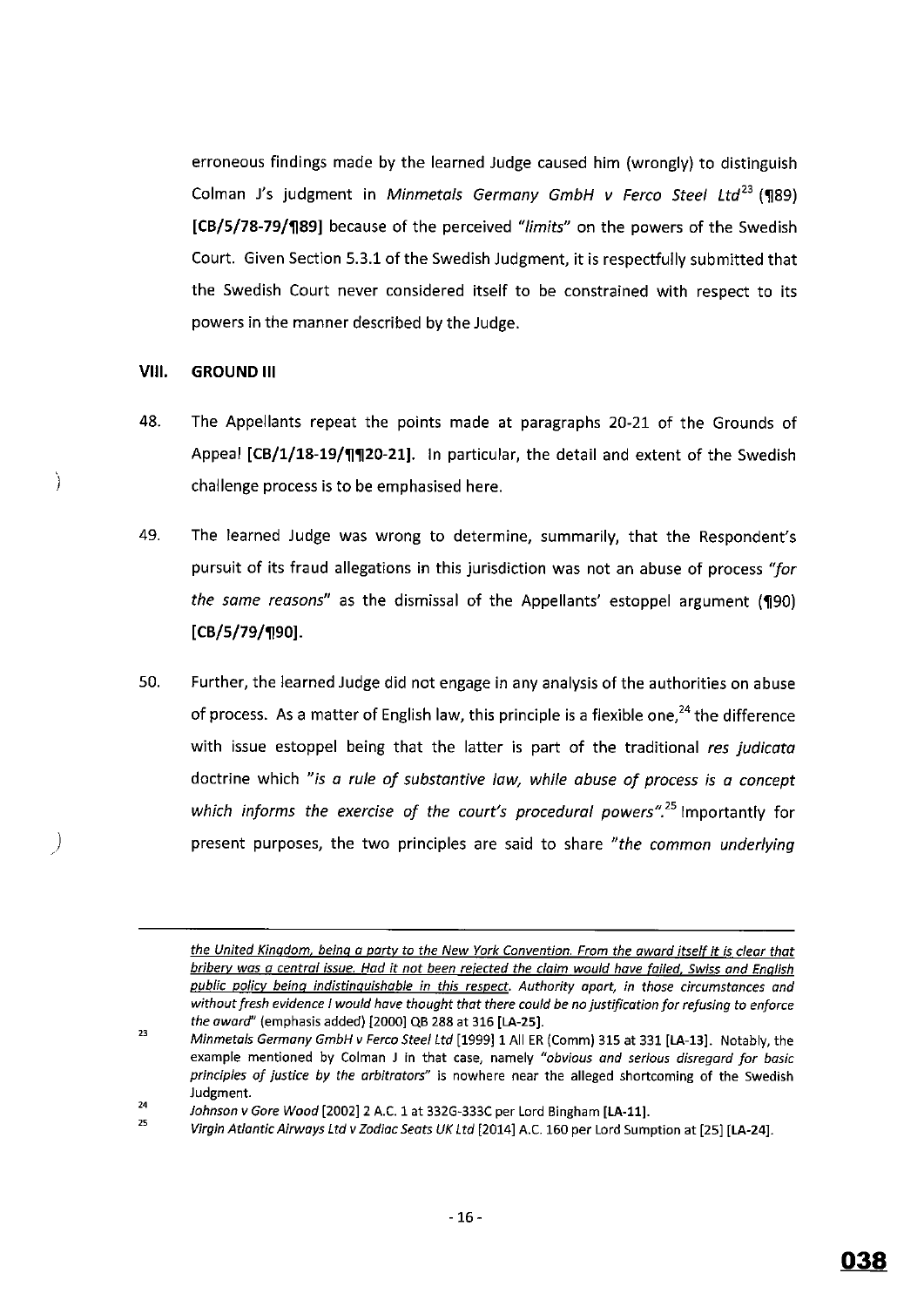purpose of limiting abusive and duplicative litigation".<sup>26</sup> Yet, this is precisely the position here, where the Respondent has raised (and lost) in the Swedish proceedings all of the same points which it is now seeking to raise before the English Court.<sup>27</sup>

- 51. The interrelationship between fraud allegations and abuse of process was considered in *Owens Bank Ltd. v. Etoile Commerciale S.A.*,<sup>28</sup> where the Privy Council concluded that the local Court of Appeal had been entitled to view the allegation of fraud as so weak as to amount to an abuse of process.<sup>29</sup> In the words of Stuart-Smith U in *House of Spring Gardens, "public policy requires thot there should be on end of litigation and thot o litigant should not be vexed more than once in the same*  **cause."'***<sup>30</sup>*
- 52. The Respondent was allowed one free, post-award bite at the cherry (namely, before the Swedish Court), but not, in the words of a renowned commentator, *"two bites,*  which would be greedy...<sup>"31</sup> As stated, the principle of finality has a particular significance in the context of international arbitration, and the New York Convention. This all the more so when the forum which has already undertaken and completed the task of determining the relevant challenge is the arbitral seat.

#### **IX. GROUND IV**

)

)

- 53. The Appellants repeat the points made at paragraph 22 of the Grounds of Appeal **[CB/1/19-21/1]22].**
- 54. The learned Judge erred in concluding that, even if there had been an estoppel/abuse, it would not preclude a trial of the fraud allegations in this

<sup>26</sup>  Ibid.

<sup>27</sup>  Dzhazoyan 1 ¶¶12, 44 and Annex 1 [SB/5/645/¶12] [SB/5/656-658/¶44] [SB/5/660-683/Annex I].

<sup>28</sup>  Owens Bank Ltd. v. Etoile Commerciale S.A. [1995] 1 W.L.R. 44 [LA-17].

<sup>29</sup>  **Notably, Lord Templeman said, at p. 50:** *"Their lordships do not regard the decision in Abouloff's case, 10 Q.B.D. 295, with enthusiasm, especially in its application to countries whose judgments the United Kingdom has agreed to register and enforce. In those cases the salutary rule which favours finality in litigation seems more appropriate.* **<sup>11</sup>**

<sup>30</sup>  [1991] 1 QB at 255D **[LA-10].** 

<sup>31</sup>  Adrian Briggs, Civil Jurisdiction and Judgments, 6<sup>th</sup> edn, at p. 732 [LA-1].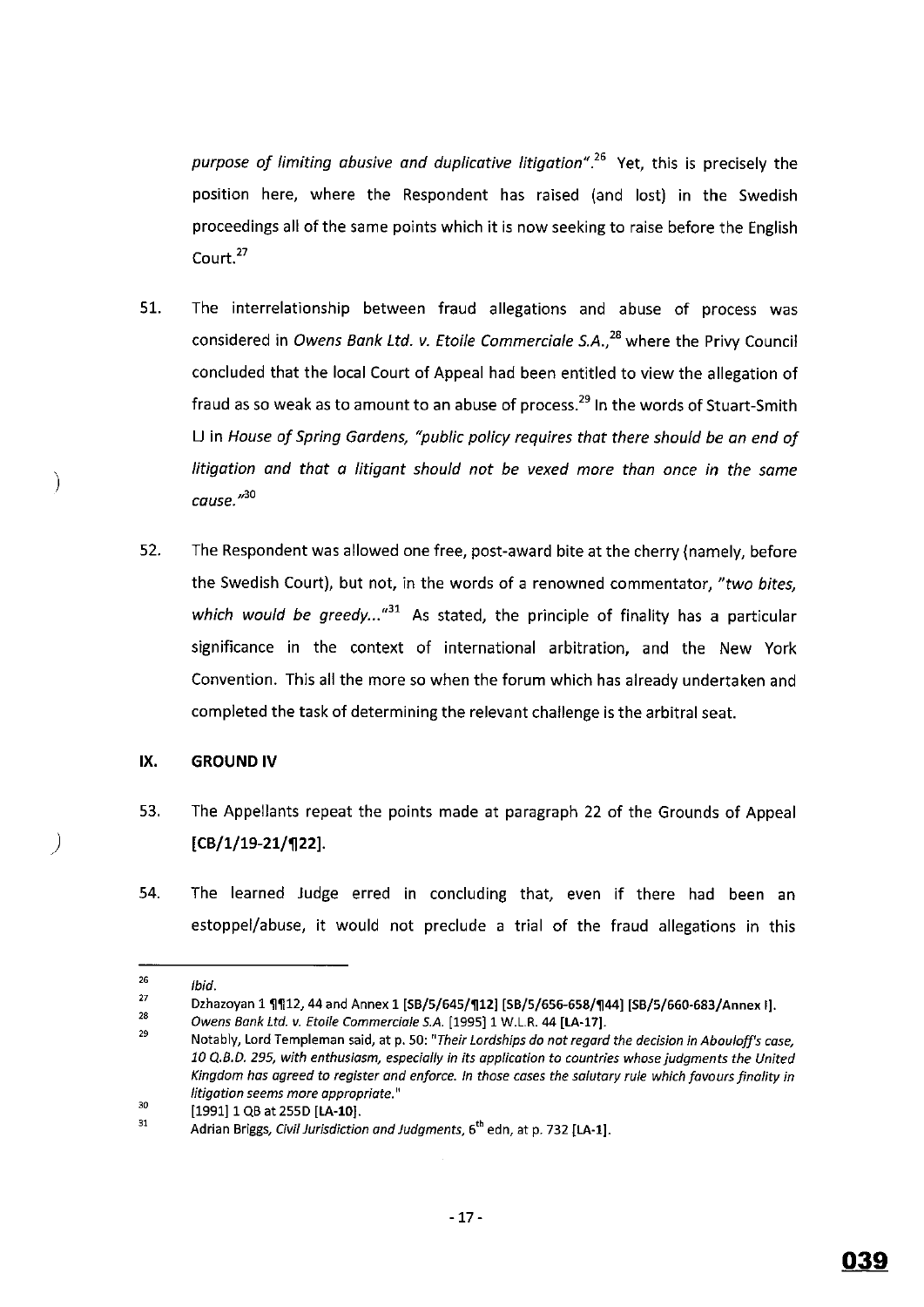jurisdiction. In making this finding, the Judge referred to Rix Li's *obiter* observations in *Yukos Capital Sari v. OJSC Rosneft Oil Co (No. 2}* in the context of the *"special circumstances*" exception to the issue estoppel rule.<sup>32</sup>

- 55. According to the learned Judge, this exception would have been invoked in this case to defeat the plea of issue estoppel because *"English public order must ultimately be a matter for the English Court"* **('1187) [CB/5/78/'1187).**
- 56. The Appellants fully accept that English public policy is a matter for the English court. However, this principle does not sweep away the doctrines of issue estoppel or abuse of process. Any determination as to whether English public policy has been offended will necessarily require prior findings of fact. In this case, the determination will depend upon the nature of the information said to have been concealed or misrepresented, and its significance for the Tribunal's determination. If the information was indeed false, and it was indeed the subject of a dishonest presentation by the award creditor, and it was indeed causative of the award, then the English Court will likely rule that English public policy is engaged. But whilst the latter determination remains for the English Court alone, there is no basis to insulate each of the prior constituent findings from issue estoppel or abuse of process.

)

)

57. Here, the learned Judge appears to have *"taken"* the Swedish Judgment on its face value as "showing Swedish public policy in the context of this case" (¶86) **[CB/5/78/'1186].** Yet no further analysis was undertaken by the Judge, who simply proceeded to the conclusion that" *as a matter of law, English public policy is not the same [as Swedish public policy]"* **('1186) [CB/5/78/'1186].** Had the Judge conducted such an analysis, it would have been apparent that (a) each of the constituent elements of the allegation are no longer open to the Respondent to assert, and (b) whatever the nuanced differences between Swedish and English public policy, these made no difference at all with respect to the relevant individual findings of the

<sup>&</sup>lt;sup>32</sup> Yukos Capital Sarl v. OJSC Rosneft Oil Co (No. 2) [2012] 2 Lloyd's Rep. 208 at [147] [LA-27]. See also [158]-[160] of that judgment, where Rix LJ notes the "amorphous" nature of this exception.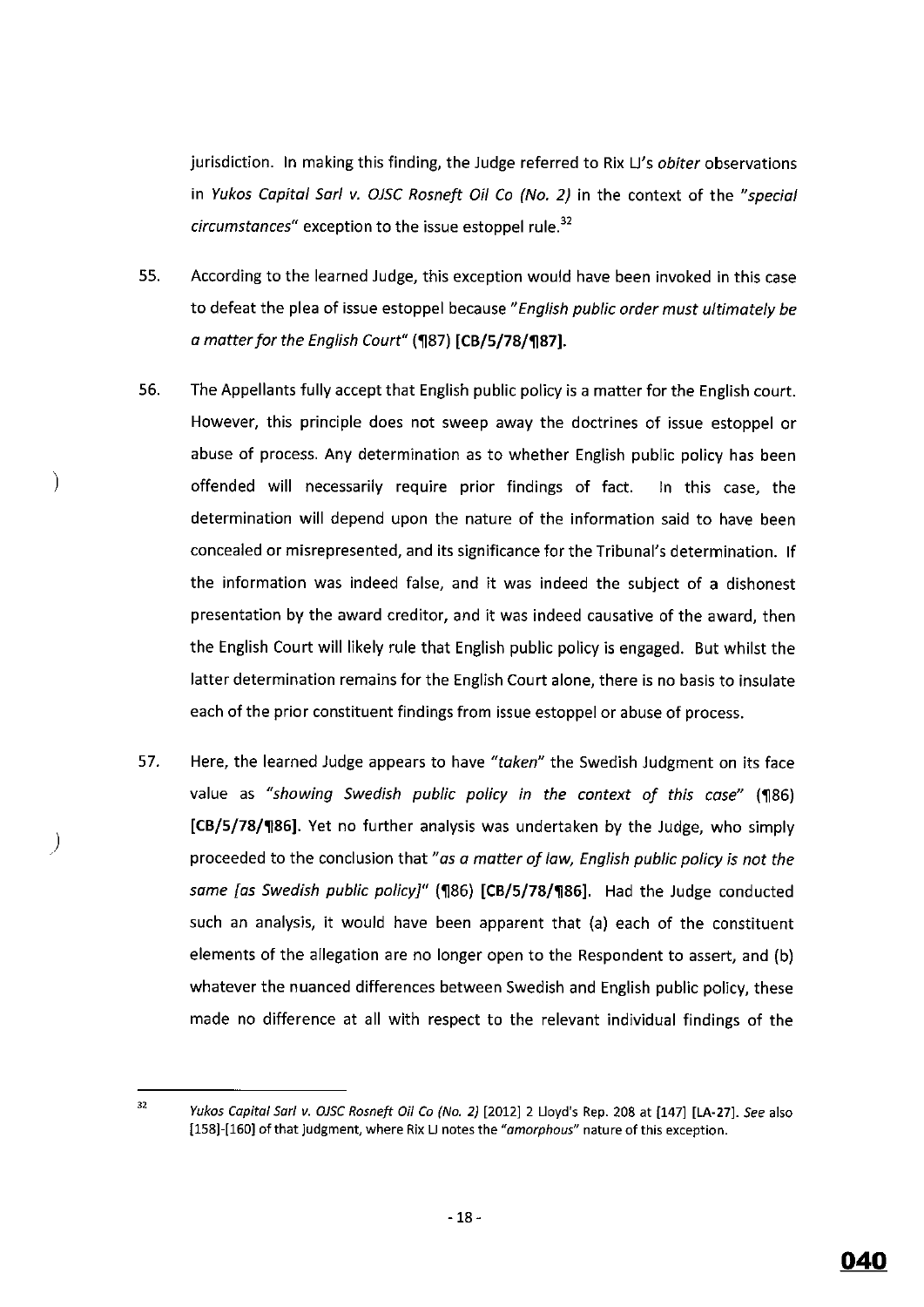Swedish Court. In particular, the finding that Indicative Bid did not have a direct or indirect impact on the Tribunal's Award.

58. Finally, in adopting the above approach to the authorities on public policy, the learned Judge also (once again) erred by failing to take due account of the public interest in the finality of litigation, especially in the context of the recognition and enforcement of an arbitration award. This all the more so where the determinative issues have already been decided as a matter of foreign law by the courts of the arbitral seat.

## **X. GROUNDV**

)

)

- 59. The Appellants repeat the points made at paragraphs 23-25 of the Grounds of Appeal **[CB/1/21-22/¶¶23-25]**.
- 60. The learned Judge erred by failing sufficiently to identify what the precise fraud actually was, and thus cannot be said to have determined that there was a relevant *prima facie* case that might lead to the Award being refused recognition.
- 61. In assessing an allegation that an award has been procured by fraud::
	- 61.1 The starting point must obviously be the evaluation of the Award itself; $33$
	- 61.2 Second, the party asserting the allegation "will have to demonstrate its case to a high standard of proof"; $34$
	- 61.3 Third, *"an award will only be "obtained by fraud" if the party which has deliberately concealed the document has, as a consequence of that concealment, obtained an award in its favour".* The alleging party must therefore *"also prove a causative link between the deliberate concealment of*

<sup>33</sup>  34 Omnium de Traitement et de Valorisation SA v Hilmarton Ltd [1999) 2 Lloyd's Rep. 222 at 148 (Walker J) [LA-16).

Elektrim SA v Vivendi Universal SA and others [2007] 1 Lloyd's Rep. 693 at [81] (Aikens J) [LA-6]. This **case involved an application under Section 68(2)(g) of the Arbitration Act in the context of serious procedural irregularity (award obtained by fraud), but this is immaterial for present purposes for the**  reasons stated by the Judge at [86)-[87] of the same Judgment.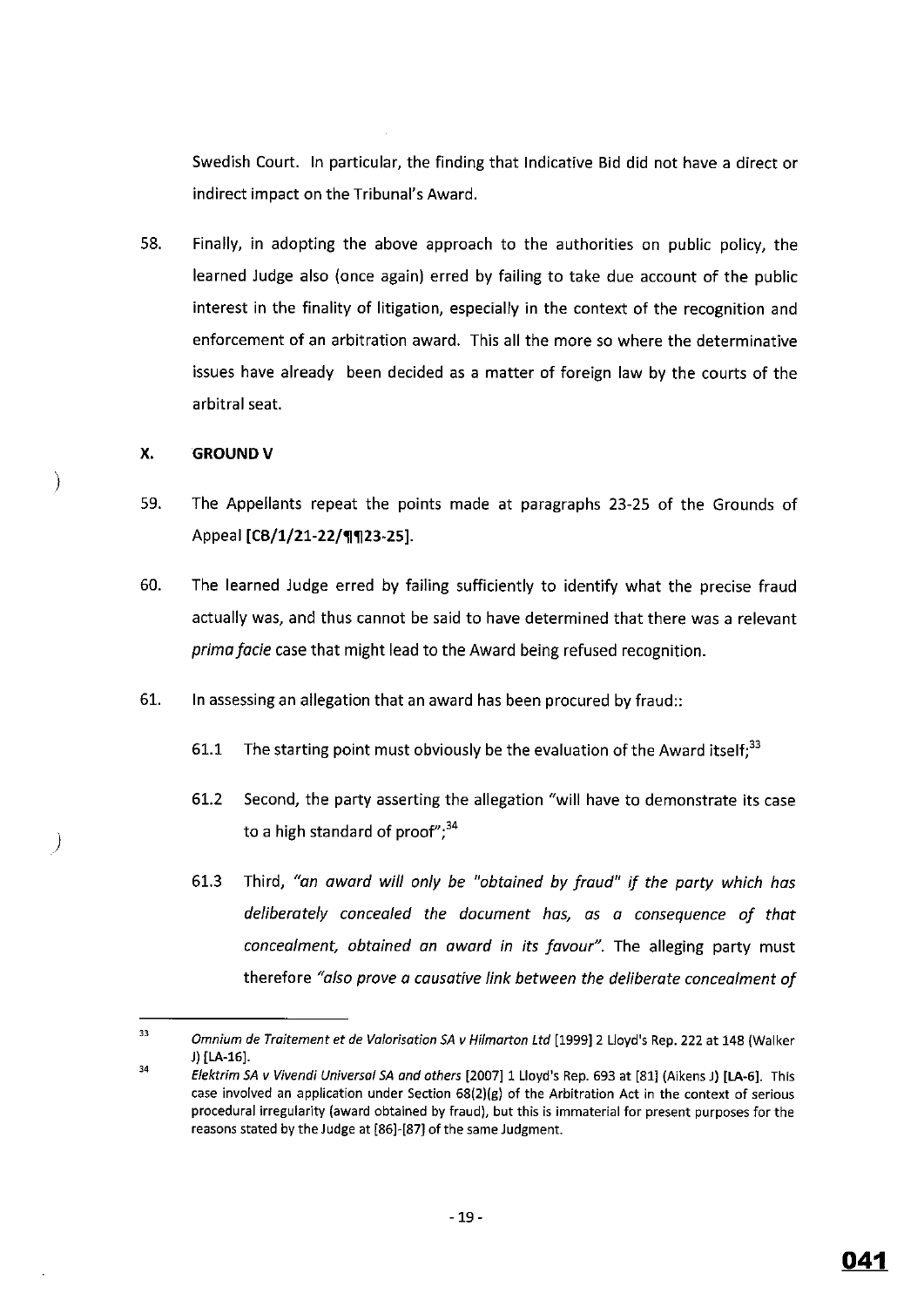*the document and the decision in the award in favour of the other, successful, party";<sup>35</sup>*and

- 61.4 Fourth, "if *there has been a failure to disclose a document as a result of either negligence, or an error of judgment, concerning the interpretation of an order for production or the scope of the obligation to search for a document following an order of the tribunal, that is not 'fraud'.* "36
- 62. It is submitted that the Respondent has not satisfied the above criteria and the Judge fell into error by holding that it did so. Specifically, there was no evidence before the Judge that the Appellants deliberately and/or dishonestly concealed the Perkwood Agreement in the arbitration from the Respondent and/or Tribunal.<sup>37</sup> Indeed, this would have been obvious already from the fact that both (i) the existence and (ii) value of the Perkwood Agreement *were* in fact disclosed to the Respondent in the arbitration, as explained in Annex I.

)

63. Further, the only relevant fraud actually alleged is that the Appellants knowingly misled the Tribunal by relying on the Indicative Bid (134) [CB/5/67/134], which is said to have been tainted by virtue of containing fraudulently inflated construction costs with respect to the LPG Plant (1140-44) [CB/5/68-70/11140-44]. However, it does not necessarily follow that if the underlying material was fraudulent, the Tribunal was knowingly misled.<sup>38</sup> Instead, the circumstances surrounding the deployment of the Indicative Bid before the Tribunal required a proper analysis. The Judgment contains no such analysis, and the learned Judge's reasoning in this regard appears as a *non-sequitur* (1145-48) [CB/5/70/1145-48].

37 **Or, put differently, that their conduct in this regard amounted to** *"some form of reprehensible or*  unconscionable conduct" - see Double K Oil Products 1996 Ltd v Neste Oil OYJ [2010] 1 Lloyd's Rep. 141 at (33] (Blair J) **[LA-5].** 

<sup>35</sup>  Ibid., at (82] [LA-6]. See also Chantiers De L'Atlantique S.A. v Gaztransport & Technigoz S.A.S (2011] EWHC 3383 (Comm) at (292] (Flaux J) [LA-3].

<sup>36</sup>  Elektrim SA v Vivendi Universal SA and others (2007] 1 Lloyd's Rep. 693 at (83] [LA-6].

<sup>38</sup>  In this regard, the learned Judge also fell in error by wrongly interpreting paragraphs 1696 and 1707 of the Award in  $\sqrt{\frac{4}{1}}$  45-46 of the Judgment to the extent that he found that the Appellants affirmatively asked the Tribunal to rely on (or have regard to) the Indicative Bid.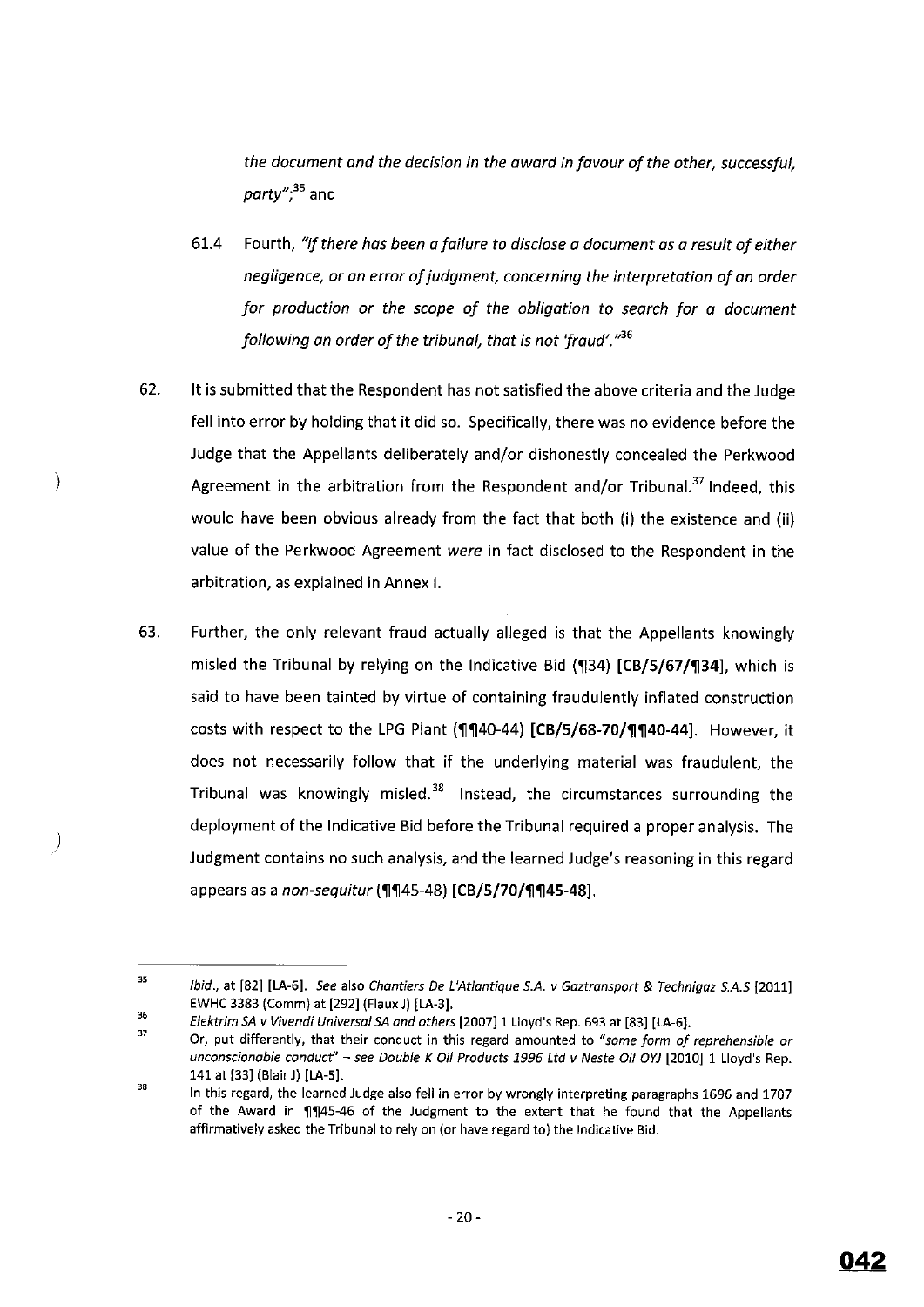- 64. In fact, it is clear from the arbitration record that the Appellants did not invoke the Indicative Bid as an alternative basis for its claim for damages with respect to the LPG Plant. Rather, the Appellants provided information on eight different indicative bids (including the bid in question) in response to the Respondent's challenge to the Appellants' valuation methods (Award, 1649) **[SB/1/133/1649]**.<sup>39</sup> This was also the conclusion reached by the Swedish and US courts, as reflected in the Judgment ('1]'1]50-52, 60 & 62) **[CB/5/71/'1]'1]50-52] [CB/5/74/'1]'1]60&62].**
- 65. As the authorities make clear, an unspecific and indirect "tainting" of an award is not enough to ground a public policy defence.<sup>40</sup> With respect, the learned Judge should have so held.

#### **XI. CONCLUSION**

)

)

66. In the light of the foregoing, the Appellants respectfully submit that the Order and Judgment of **Mr** Justice Knowles ought to be overturned and the Appellants allowed to enforce the Award in this jurisdiction, pursuant to the terms of the original recognition Order made by Mr Justice Burton.

> **Toby Landau QC Essex Court Chambers**

**Thomas Sprange QC Ruth M D Byrne King & Spalding International LLP** 

**18July 2017** 

<sup>39</sup>  40 **The Tribunal noted in this context that** *"of particular relevance"* **was the fact that an offer was made**  for the LPG Plant by state-owned KMG at that time for US\$ 199 million, and it was against this background that it found the Indicative Bid to be *"the relatively best source af information for the*  valuation of the LPG Plant among the various sources of information submitted by the Parties *regarding the valuation for the LPG Plant"* (Award ~1747) **[SB/1/382/~1747].** 

*Sinocore International Ca ltd v RBRG Trading {UK) ltd* [2017] 1 Lloyd's Rep. 375 at [46] (Phillips J) [LA-**20]. See also Burton J's observations in National Iranian Oil Company v Crescent Petroleum Company**  *International ltd and another* [2016] 2 Lloyd's Rep. 146 at [49] in the context of allegations of illegality **affecting the underlying contract which gave rise to the award [LA-14]: "There is certainly no English**  *public policy to refuse to enforce a contract which has been preceded, and is unaffected, by a failed attempt to bribe, on the basis that such contract, or one or more of the parties to it, have allegedly been tainted* **by** *the precedent conduct. .. But to introduce a concept of tainting of an otherwise legal contract would create uncertainty, and in any event wholly undermines party autonomy ... ".*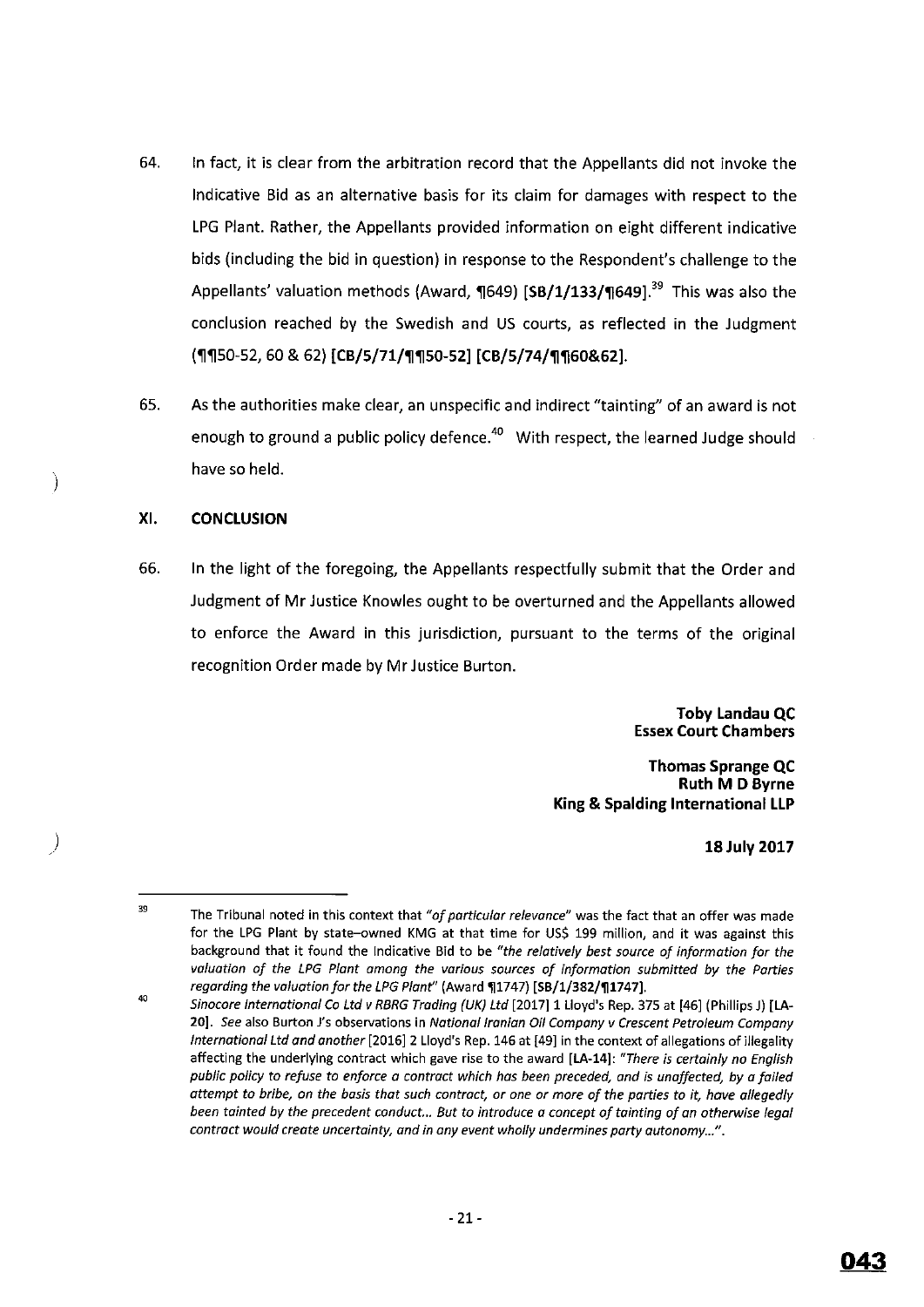## **Annex I Summary of paragraphs 51-52 of the Claimants' Skeleton Argument for the hearing before Mr Justice Knowles**

The underlying facts and matters relating to the alleged fraud were (or should have been) known to the Republic of Kazakhstan (the **"ROK'')** at the relevant times, as evidenced by the following:

- 1. The ROK was in possession or control of all TNG documents, including those relating to the LPG Plant, by virtue of having seized TNG's corporate documents and various other documents regarding its contracts with third parties in December 2008 and March 2009 respectively.<sup>41</sup> Considering this and the extent and number of countless investigations, unplanned inspections, raids and seizures of documents carried out by the ROK throughout 2008-2010, it cannot seriously contend that reasonable diligence would not have lead it to the allegations it now makes.
- 2. The ROK made numerous references to Perkwood in the context of *"opaque service agreements"* and the *"opaque financing structure"* in its submissions in the ECT arbitration which were recorded by the ECT Tribunal in its Award in the context of broad allegations of siphoning of money by the Claimants.<sup>42</sup>
- 3. The TNG-Perkwood agreement was mentioned in the due diligence report prepared by the law firm Squire Sanders for KMG in July 2009 and submitted by the ROK to the ECT Tribunal in March 2013 (the purpose of the report was to provide information about legal risk in relation to KMG's contemplated acquisition of TNG, KPM and Tristan Oil), <sup>43</sup>
- 4. Perkwood is mentioned on a number of occasions in KPMG's Vendor Due Diligence Report titled "Project Zenith" which was disclosed by the Claimants in the ECT arbitration. Notably, the said report (i) refers to Perkwood as a *"related"* party; (ii)

)

 $\lambda$ 

<sup>41</sup>  42 ECT Award, ¶¶358, 408, 601 and 1139 [SB/1/98/¶358], [SB/1/102/¶408], [SB/1/124/¶601] and [SB/1/244/11139].

<sup>43</sup>  ECT Award, 11450 [SB/1/312/11450].

ECT Award, 1172 [SB/1/375-376/1172].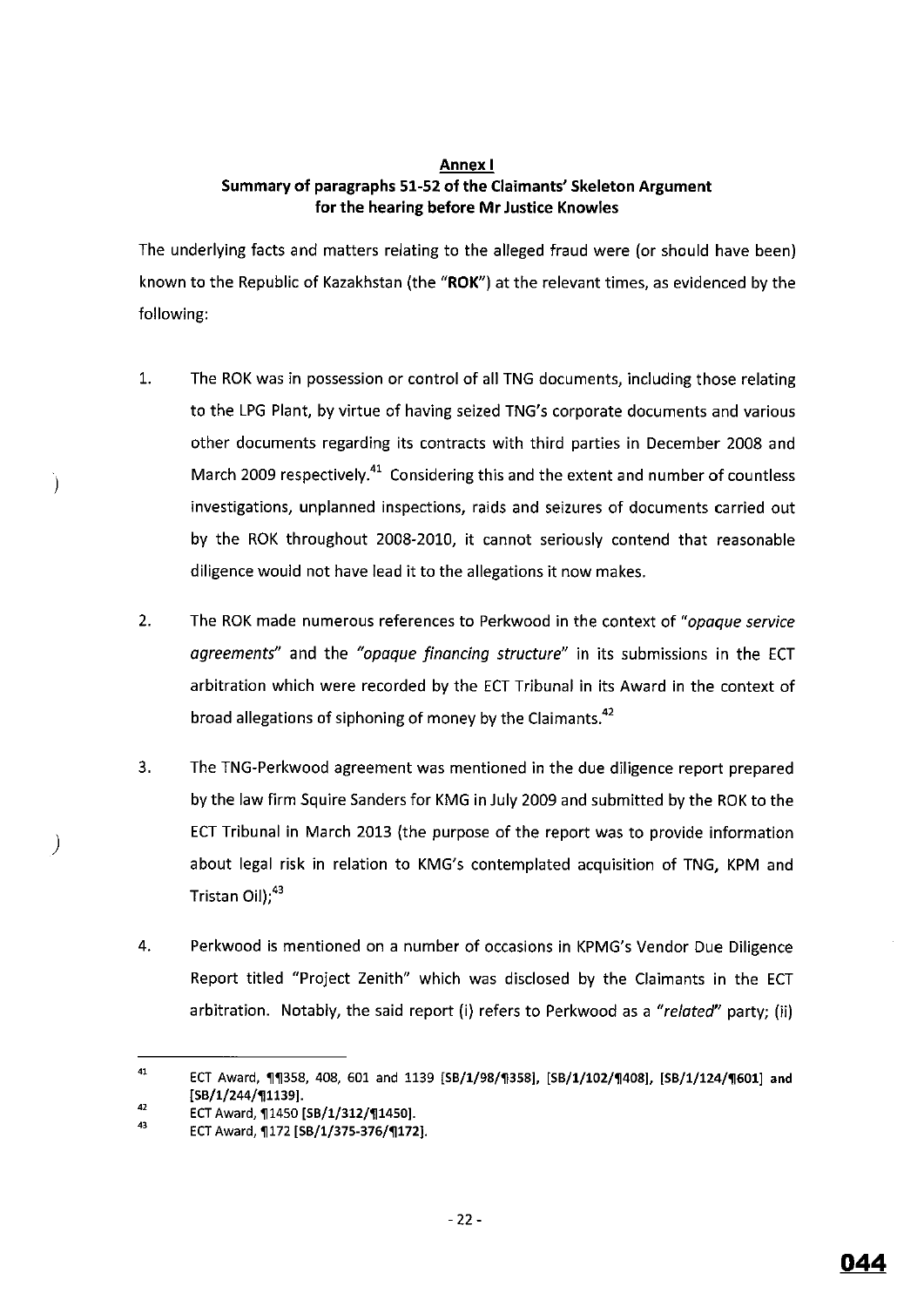lists Perkwood as the largest supplier of the equipment for the LPG Plant, and (iii) was relied on by the ROK's counsel during the cross-examination of Anatolie Stati and Artur Lungu in the ECT arbitration. <sup>44</sup>

- 5. In the JOA, a copy of which was disclosed by the Claimants during the ECT arbitration, Perkwood is mentioned twice as a company (i) whose *"actual expenses"*  formed part of the Real Net Value of the LPG Plant and (ii) to which TNG has significant existing financial commitments related to the LPG plant *(see* Schedule 1 and Annex 2 to the JOA respectively).<sup>45</sup>
- 6. Vitol agreed in the JOA arbitration to exclude the value of Perkwood's management fee for the Real Net Value calculation purposes. Thus, as noted by Vitol's own expert, David Stern, the fee was formed by way of a *"mark-up"* charged by Perkwood on third party construction costs, and it was therefore "logical" to exclude the said fee as otherwise *"Ascam would be claiming damages in respect of Vito/ FSU's alleged share of costs paid to a party that is actually part of the network of Ascom affiliated companies."*
- 7. Vitol's own witness in the JOA arbitration, Ray Martin, testified in paragraphs 30-31 of his Witness Statement that the parties' discussions of the LPG Plant project were affected by Ascom's *"Kazakh tax planning strategy"* and that, crucially, Vitol was not against this arrangement *"as long as Vito/ did not have to bear any extra costs arising from such structure in the form of higher construction costs. Accordingly Vito/ wanted to ensure that any anomalies arising from Ascom's tax planning strategy were properly identified and excluded from any calculation of shared profit''.* This was also echoed in the LPG Plant Business Plan prepared by Vitol and submitted by the ROK as evidence in the ECT arbitration, which refers to Ascom trying to

)

 $\mathcal{E}$ 

<sup>44</sup>  ECT Award, 11716 [SB/1/374-375/11716].

<sup>45</sup>  ECT Award, **111539, 1702, 1738-1741 [SB/1/331/11539], [SB/1/371/11702], [SB/1/380/111738-1741].**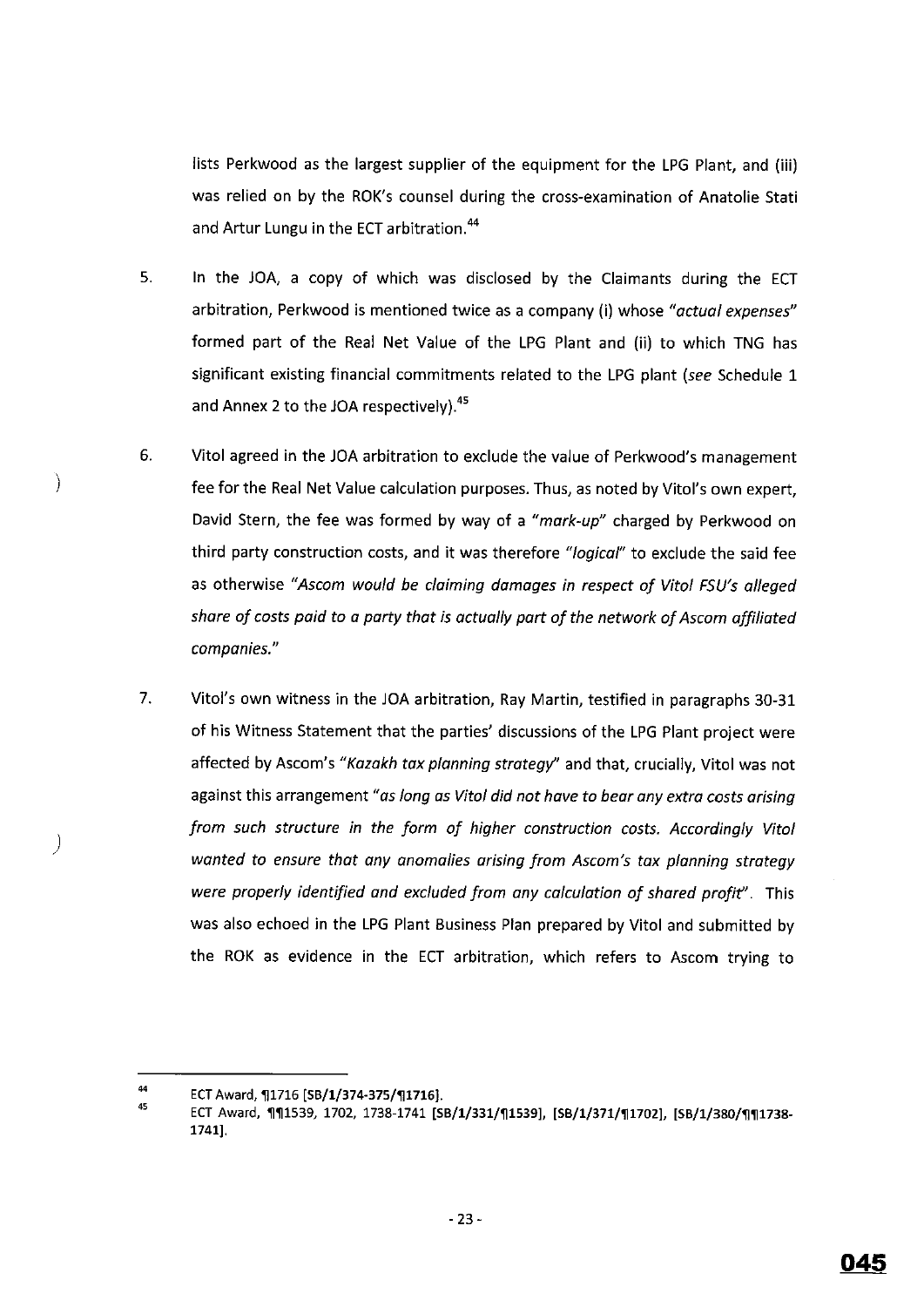*"minimise their tax commitments* ... *through reinvestment and toke money out through internal transfer pricing and external funding from Vitol". <sup>46</sup>*

- 8. The TNG-Perkwood agreement (and its associated value/costs) was explicitly mentioned in two spreadsheets reflecting the LPG Plant construction costs disclosed by the Claimants during the ECT arbitration as part of the document disclosure procedure, titled "List of Suppliers for the LPG Plant" (where Perkwood's role is mentioned under the description *"Main Equipment")* and "Account of TNG's Turnover for the LPG Project" (where the allegedly "fraudulent" TNG-Perkwood contract is mentioned), respectively.
- 9. Perkwood declared approximately US\$ 138 million worth of equipment which it imported into Kazakhstan for the LPG Plant construction purposes and paid VAT and customs duties in an amount of approximately US\$ 24.7 million in relation to the same (note that the TNG-Perkwood agreement is referenced in each of the relevant customs declarations).
- 10. The ROK's customs authorities investigated TNG in October 2008 and found no violations of local laws in relation to its specific dealings with Perkwood relating to the very equipment, the value of which the ROK now says was grossly inflated by the Claimants. Notably, the ROK specifically audited declaration No 50715/28!27 /0000365 (worth *circa* US\$ 69.6 million) and did not find any irregularity in relation to the same.
- 11. Likewise, the ROK's Ministry of Energy and Mineral Resources {MEMR) carried detailed and unscheduled (i.e. without prior warning) audits of the Claimants' business dealings in Kazakhstan (including in relation to the LPG Plant) which found, *inter alia,* that the costs of the uninstalled equipment and materials in relation to the LPG Plant to be 8,826 billion Kazakh tenge *(circa* US\$ 60 million at the time).<sup>47</sup>

)

)

<sup>46</sup>  47 ECT Award, '11'111709, 1716, 1718 and 1733 [SB/l/373/'111709], [SB/1/374-375/'111716], [SB/1/375/¶1718] and [SB/1/379/¶1733].

ECT Award, 11744 [SB/1/381/11744].